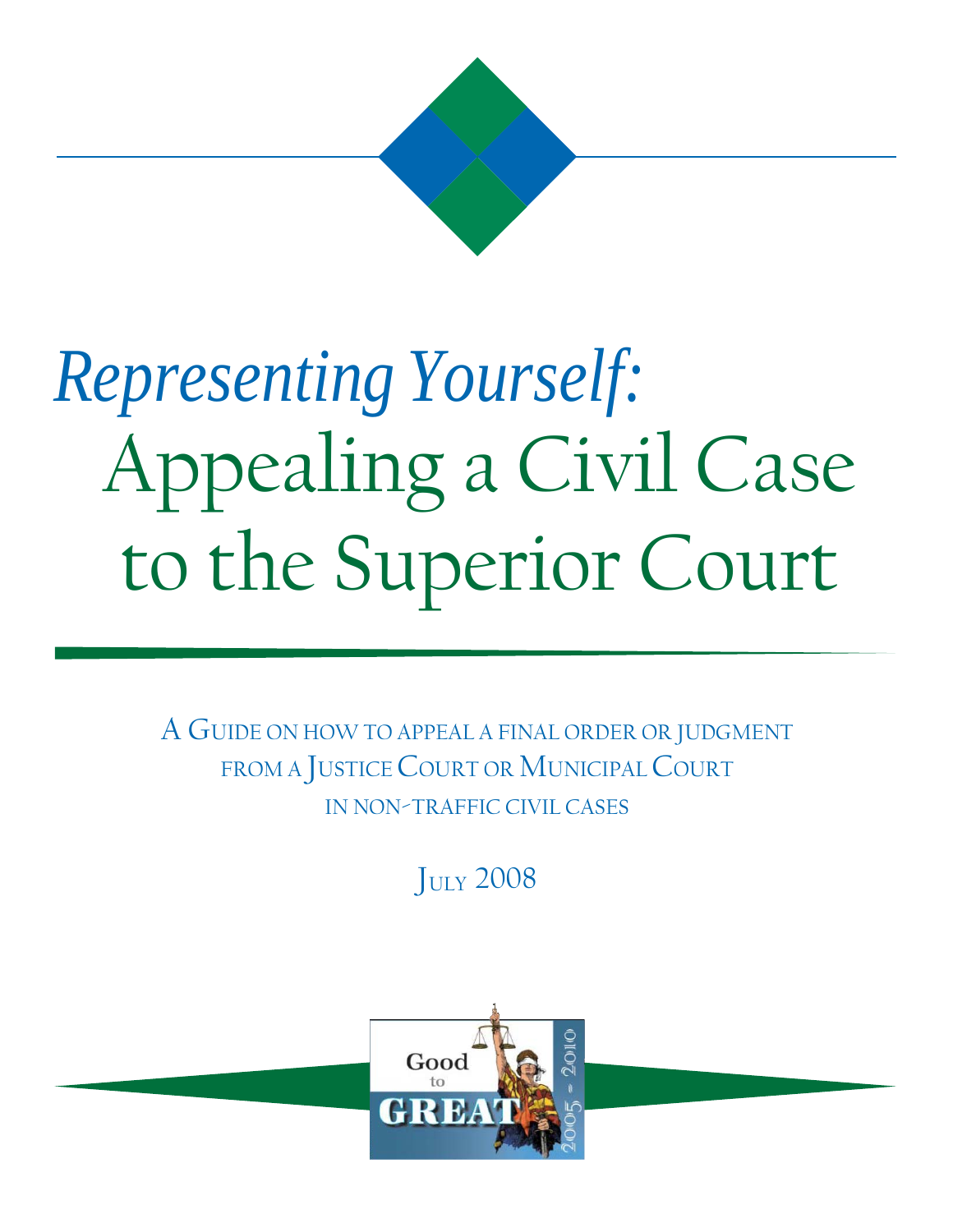# *Table of Contents*

| $\mathsf{L}$  |                                                                                                 | <b>INTRODUCTION</b>                                                                                                                                                                                                                                                                                                                                                                                                            | Page<br>3      |
|---------------|-------------------------------------------------------------------------------------------------|--------------------------------------------------------------------------------------------------------------------------------------------------------------------------------------------------------------------------------------------------------------------------------------------------------------------------------------------------------------------------------------------------------------------------------|----------------|
| $\parallel$ . |                                                                                                 | ARIZONA LOWER COURT APPEALS PROCESS - FLOW CHART                                                                                                                                                                                                                                                                                                                                                                               | $\overline{4}$ |
| III.          |                                                                                                 | <b>BASIC STEPS OF APPEAL - FLOW CHART</b>                                                                                                                                                                                                                                                                                                                                                                                      | 5              |
| IV.           |                                                                                                 | FILING AN APPEAL: STEP-BY-STEP                                                                                                                                                                                                                                                                                                                                                                                                 | 6              |
|               | Step 1:<br>Step 2:<br>Step 3:<br>Step 4:<br>Step 5:<br>Step 6:<br>Step 7:<br>Step 8:<br>Step 9: | Receive final order or judgment from justice or municipal court<br>File Notice of Appeal/Designation of Record<br>Appellant pays lower court filing fee or gets waiver/deferral<br>Appellant pays cost bond or gets waiver/deferral<br>Appellant pays supersedeas bond<br>Appellant files Memorandum<br>Appellee files Memorandum<br>Appellant pays Superior Court fee or gets waiver/deferral<br>Oral Argument (if permitted) |                |
| V.            |                                                                                                 | <b>SUPERIOR COURTAPPEALS PROCESS</b>                                                                                                                                                                                                                                                                                                                                                                                           | 12             |
| VI.           |                                                                                                 | LIMITATION ON FURTHER APPEAL                                                                                                                                                                                                                                                                                                                                                                                                   | 12             |
| VII.          |                                                                                                 | <b>SPECIAL ACTIONS</b>                                                                                                                                                                                                                                                                                                                                                                                                         | 13             |
| VIII.         |                                                                                                 | <b>ATTORNEYS' FEES AND COSTS</b>                                                                                                                                                                                                                                                                                                                                                                                               | 13             |
| IX.           |                                                                                                 | <b>FREQUENTLY ASKED QUESTIONS</b>                                                                                                                                                                                                                                                                                                                                                                                              | 14             |
| Χ.            |                                                                                                 | <b>IMPORTANT TERMS</b>                                                                                                                                                                                                                                                                                                                                                                                                         | 17             |
| XI.           |                                                                                                 | SUPERIOR COURT CONTACT INFORMATION                                                                                                                                                                                                                                                                                                                                                                                             | 21             |
| XII.          | <b>FORMS</b>                                                                                    |                                                                                                                                                                                                                                                                                                                                                                                                                                | 22             |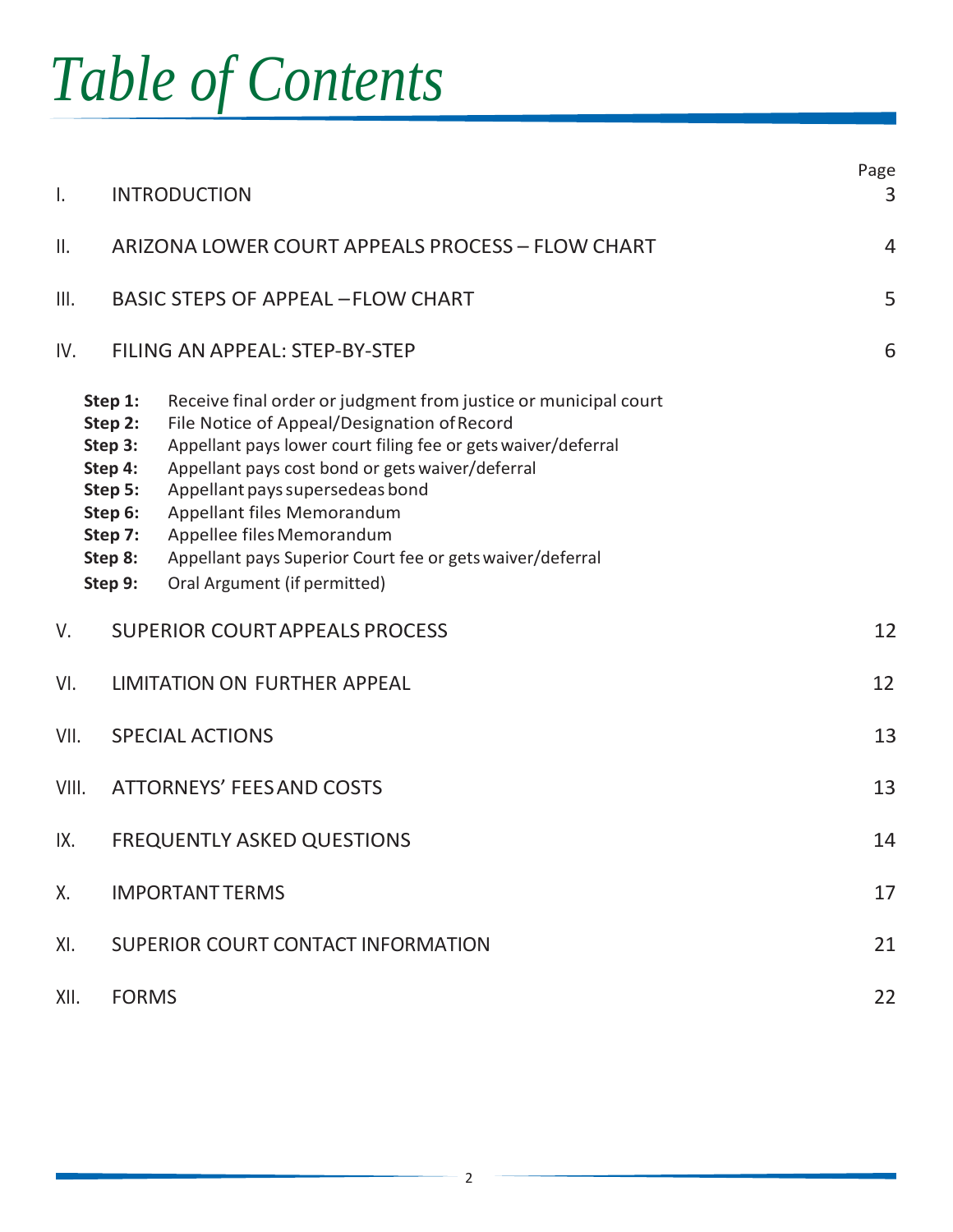# *Introduction*

If you want to appeal a final order or judgment you received from a justice court or municipal court, you have the right to do so in the Superior Court. You may appeal a Judgment of Eviction (forcible/special detainer); an Injunction Prohibiting Harassment/Order of Protection (restraining order); or any other final order or judgment handed down by a justice court or municipal court. You cannot appeal a small claims court decision. This Guide is a summary of the steps you must take to appeal your civil case to the Superior Court. It does not cover criminal or traffic appeals. Separate guides discuss those types of appeals.

The information presented here is intended to guide you through the Superior Court civil appeals process. It is not legal advice and it may not be used as legal authority. It is an overview of the Arizona Superior Court Rules of Appellate Procedure. It does not replace or supersede the Rules.

The Superior Court Rules of Appellate Procedure (Civil) ("SCRAP Rules") explain the procedure you must follow when appealing a decision from the justice court or municipal court to the Superior Court. You should also check your county's Local Rules because they may be different. You can find both the SCRAP Rules and your county's Local Rules at your local law library. Ask to see the Arizona Rules of Court book, or find the Rules online at [http://azrules.](http://azrules/) westgroup.com/home/azrules/default.wl. You can review Arizona laws that apply to your case by going to [www.azleg.state.az.us/arizonarevisedstatutes.asp.](http://www.azleg.state.az.us/arizonarevisedstatutes.asp) General information about Arizona's court system can be found at [www.supreme.state.az.us.](http://www.supreme.state.az.us/)

## **TWO STAGES TO THE APPEAL**

There are two stages to a lower court appeal. The **first** happens in the trial court ("lower court") – the justice court or municipal court – where your case began. The **second** occurs in the Superior Court. *Note: You are not allowed to talk with the judge about your case outside of scheduled courthearings.*

WARNING: It is very important that you follow court procedures and meet the deadlines explained here. If you fail to do so, it is very likely that your appeal will be dismissed.

For information about free or low-cost legal assistance, go to the State Bar of Arizona's website at [www.azbar.org.](http://www.azbar.org/) To reach the Maricopa County Bar Association's Lawyer Referral Service, call 602-257-4434. In Pima County, call 520-623-4625.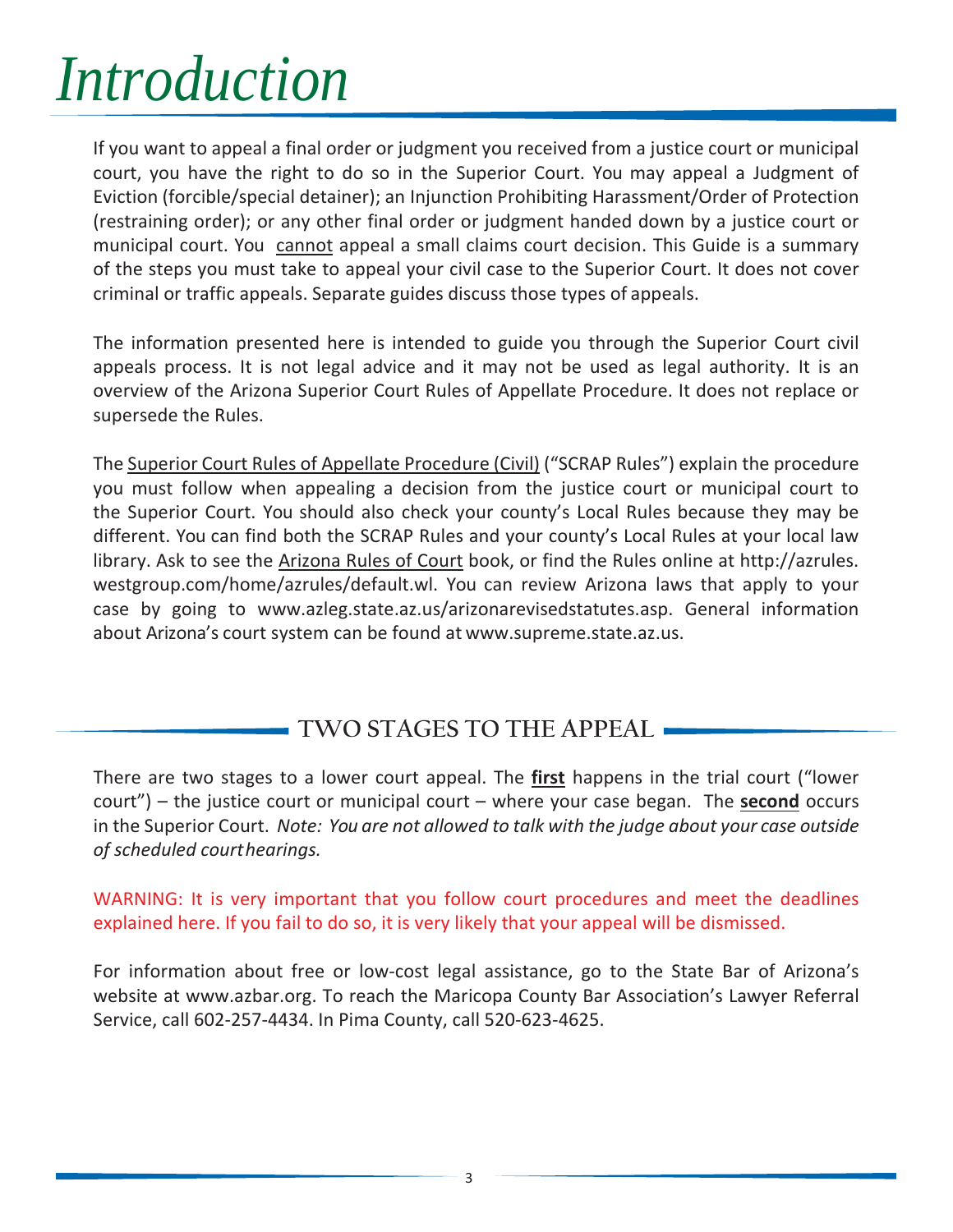# *Arizona's Lower Court Appeals Process*

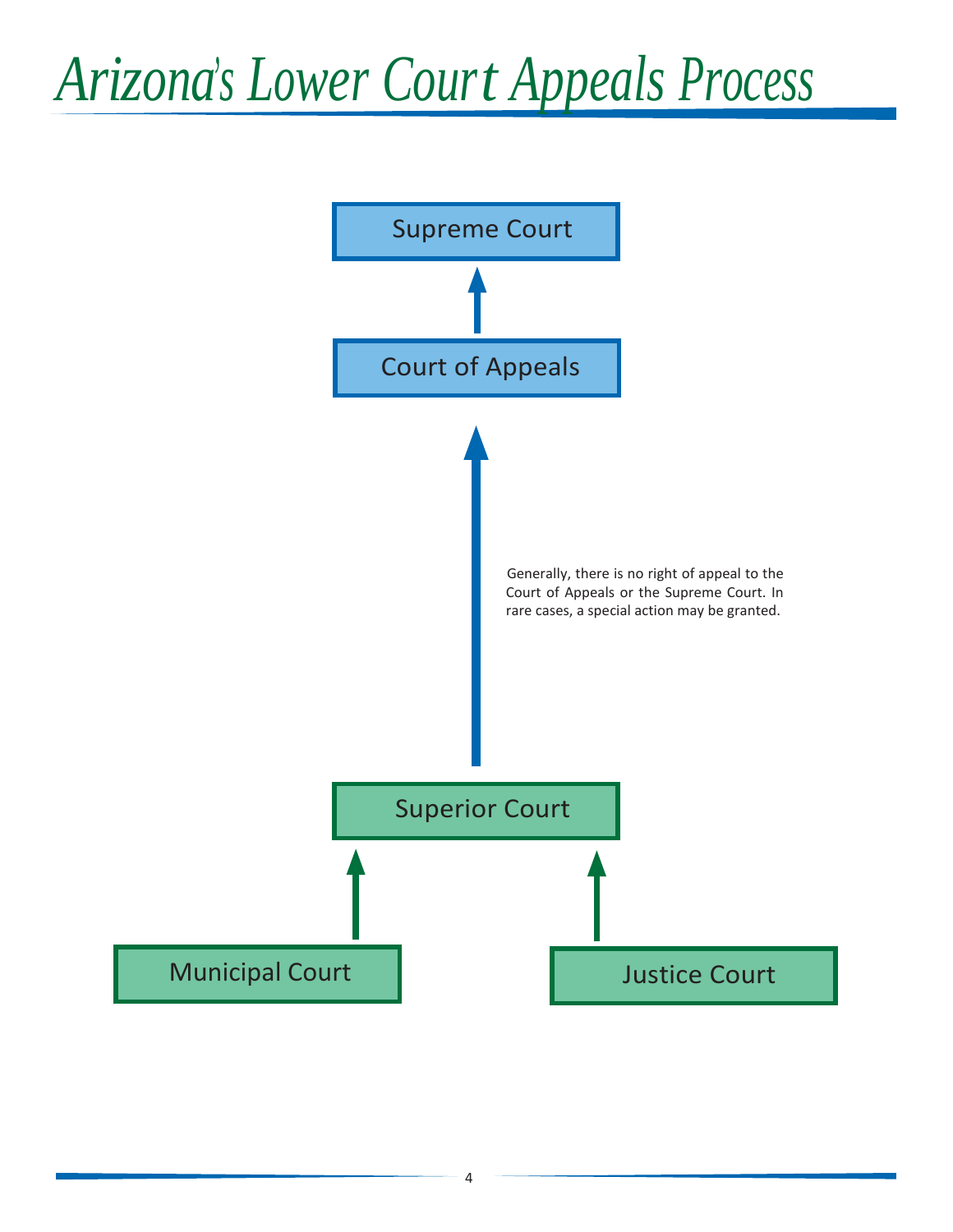# *Basic Steps ofAppeal*

| $S_{\text{TEP}}$ O <sub>NE</sub>  | <b>Receive Final Order or Judgment</b>                            |
|-----------------------------------|-------------------------------------------------------------------|
| S <sub>TFP</sub> I <sub>wo</sub>  | Appellant files Notice of Appeal/<br><b>Designation of Record</b> |
| $STEP$ $THREE$                    | Appellant pays or gets waiver<br>of lower court's fee/cost bond   |
| <b>STEP FOUR</b>                  | Appellant pays supersedeas bond (optional)                        |
| $STEP$ $FIVE$                     | Appellant orders trial record                                     |
| S <sub>TFP</sub> S <sub>IX</sub>  | Appellant files Memorandum                                        |
| <b>STEP SEVEN</b>                 | Appellee files Memorandum                                         |
| $S$ TEP $E$ IGHT                  | Appellant pays fees or Superior Court<br>waives/defers them       |
| S <sub>TEP</sub> N <sub>INE</sub> | Oral Argument (if permitted)                                      |
|                                   |                                                                   |
|                                   | <b>SUPERIOR COURT DECISION</b>                                    |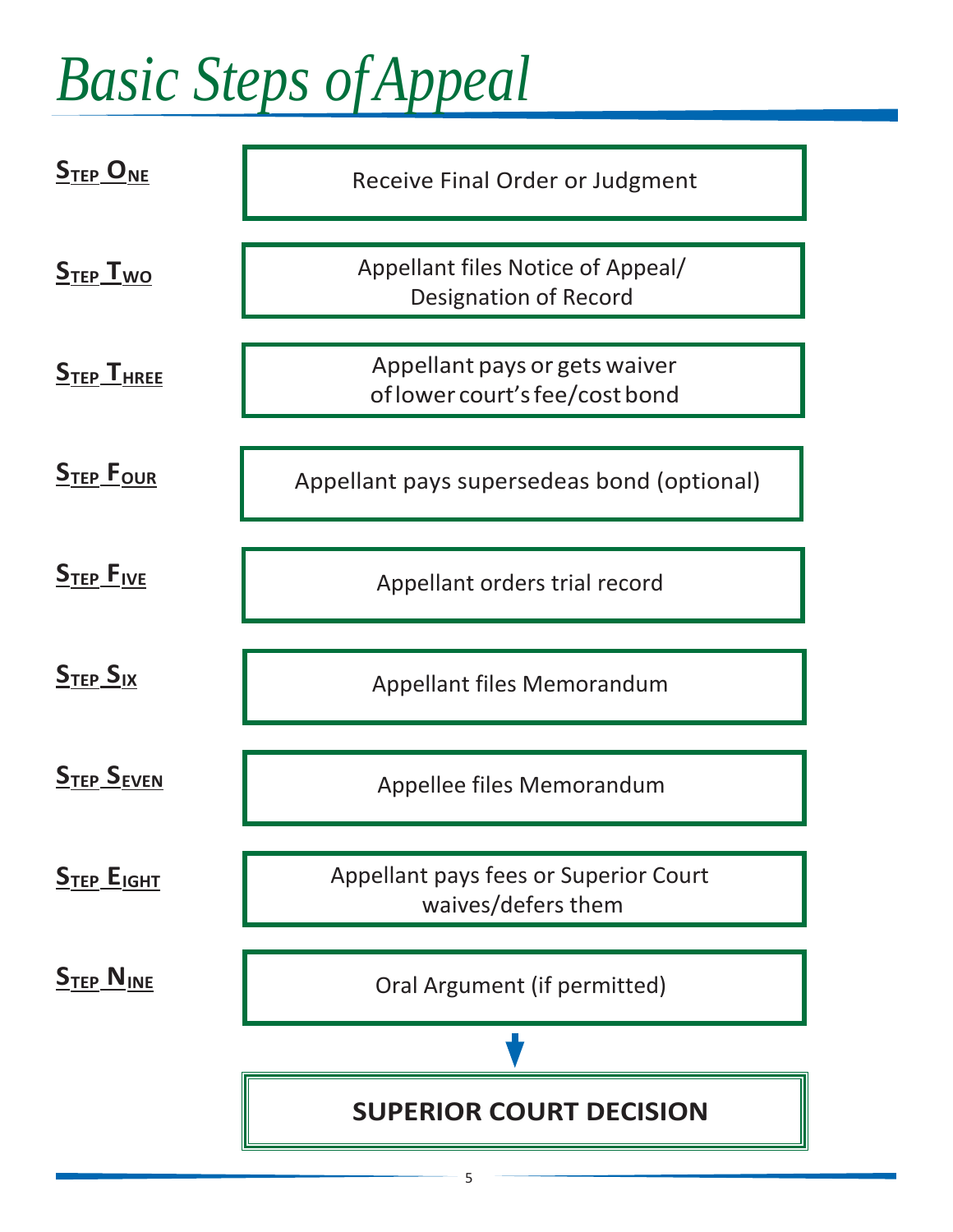# *Filing an Appeal: Step-By-Step*

### **Step1:** Receive municipal or justice court final order or judgment

Before you can appeal, you must first receive a final order or judgment from the justice court or municipal court.

## **Step 2:** Appellant files Notice of Appeal

The **most important step** when seeking to appeal a decision from a lower court to the Superior Court is filing your "Notice of Appeal"on time. (A Notice of Appeal is attached as **Form 1**.)

- º Youmustfile a writtenNotice of Appeal with the justice court or municipal courtin which your case was heard.
- º You must include the name, address and telephone number of all parties and their attorneys in the Notice of Appeal. If you do not yourself have an address or telephone number, rent a PO Box or give the court other reliable contact information so that you can be reached about your case.

**Change of Address:** If your address changes during the appeal, you must notify the court in writing. A change of address form is attached as **Form 9.**

º You must identify the order or judgment you want the Superior Court to review.

**Keep a copy of your Notice of Appeal:** Make sure the court clerk gives you a date-stamped copy of your Notice of Appeal. Keep it for your records. The court clerk is responsible for sending a copy of your Notice to the other party.

You **must** file your Notice of Appeal before the deadline. **If you fail to file your Notice of Appeal on time, you will not be allowed to appeal your case.**

## **NOTICE OF APPEAL DEADLINES**

JUDGMENT OF EVICTION - **FIVE (5) calendar days** OTHER CIVIL CASES - **FOURTEEN (14) calendar days**

**Weekendsandholidays areNOT excludedfrom the calculation. Theymustbe countedto determine the deadline. If, however, your deadline falls on a Saturday, Sunday or day when the courtis closed, the Notice of Appeal is due on the next day the court is open.**

**SPECIAL DEADLINE FOR IMMEDIATE EVICTIONS**

Ordinarily, a tenant has five (5) calendar days to file a notice of appeal. But if your landlord has obtained a Judgment of Immediate Eviction, and you want to remain in the rental property pending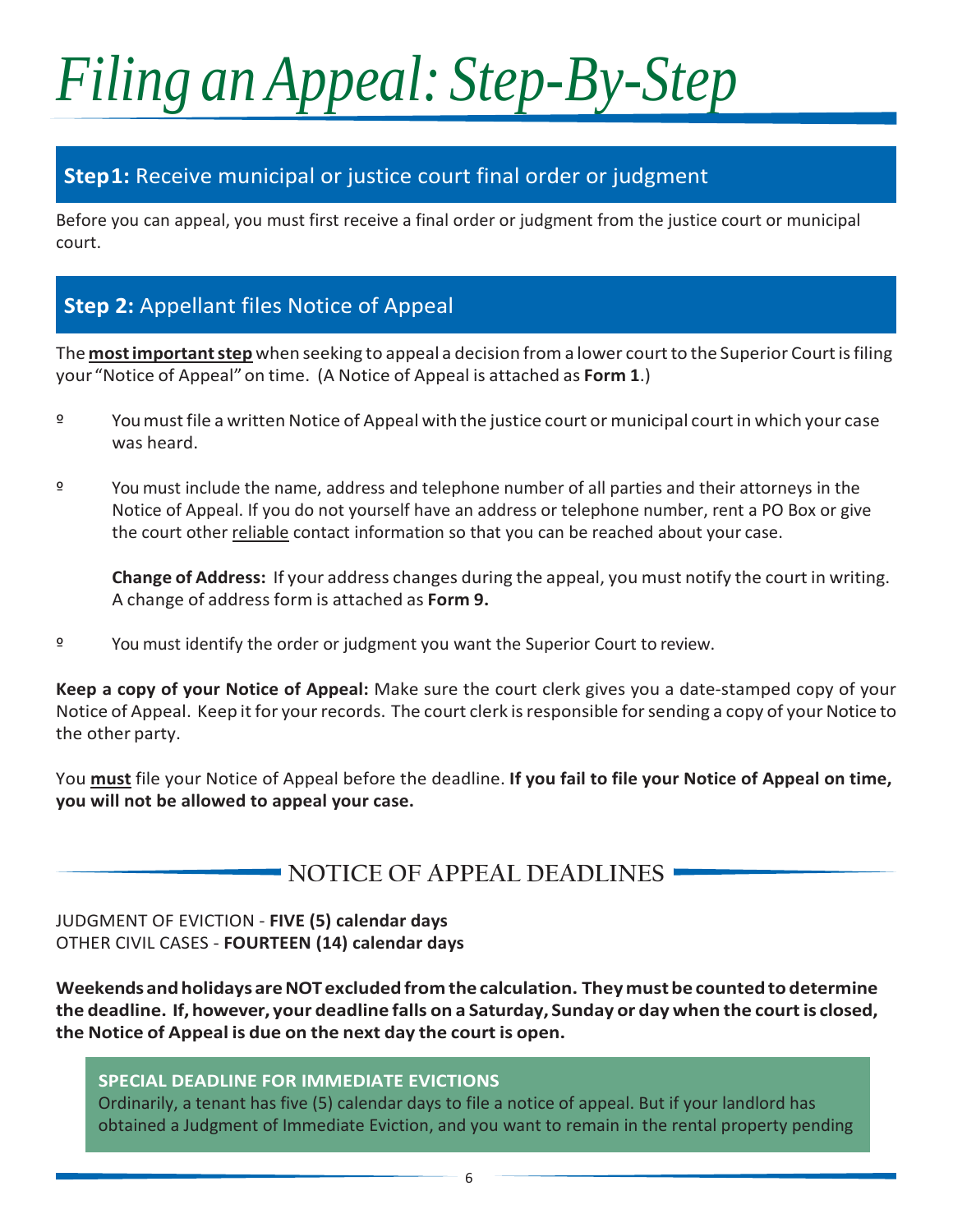appeal, you must file your Notice of Appeal and post the necessary bonds before the constable removes you from the property (executes the"writ of restitution"), which usually is twenty-four (24) hours from the issuance of the judgment. Check the Judgment of Eviction to identify when the "writ of restitution" will be issued and file your Notice of Appeal and post the necessary bonds or have them waived before then. A tenant who wants to appeal a Judgment of Immediate Eviction, but not remain in the rental property during the appeal, has five (5) days to file his or her Notice of Appeal and to post or have waived the necessarybonds.

#### **SAMPLE CALCULATION FOR TENANTS**

Your landlord gets a Judgment of Eviction against you on a Monday. You want to appeal. You have five (5) calendar days to file your Notice of Appeal in the justice court unless it was an "immediate eviction." In calculating your deadline, you begin by counting the day after the Judgment. Five days from Monday is Saturday. The court is closed on Saturday. Consequently, you MUST file your Notice of Appeal no later than Monday. As explained above, a shorter deadline will apply if the landlord gets a Judgment of Immediate Eviction and you want to remain in the rental property during the appeal.

**Remember:** When calculating your appeal deadline, if the filing deadline falls on a Saturday, Sunday or day when the court is closed, your Notice of Appeal is due on the next day the court is open.

**Except in eviction cases**, the deadlines for filing a Notice of Appeal are extended if one or both of the parties files any of the following motions on time:

- a. Motion for Judgment Notwithstanding the Verdict pursuant to Arizona Rule of Civil Procedure ("ARCP") 50(b);
- b. Motion to Amend or Make Additional Findings of Fact pursuant to ARCP 52(b);
- c. Motion to Alter or Amend the Judgment pursuant to ARCP 59(l);or
- d. Motion for a New Trial pursuant to ARCP59(a).

If one of these motions is timely filed, the time for filing a notice of appeal is calculated from the date the lower court files its ruling on themotion.

In an EVICTION case, the court will not extend the deadline because a Motion to Set Aside or Vacate the Judgment of Eviction or similar motion was filed.

**DEFAULT JUDGMENTS:** If you want to appeal your case because the trial court granted a default judgment againstyou,youmustfirstfileaMotiontoVacatethatjudgmentinthetrialcourt. (AMotiontoVacateJudgment is attached as **Form 6**.) That will give you an opportunity to explain to the judge why the Judgment he orshe issued should not be enforced. If the judge refuses to vacate the judgment, you can then appeal that decision to the Superior Court by filing a Notice of Appeal before the deadline expires.

### **Step 3:** Appellant pays or gets waiver of court's fee/costbond

**Filing Fees: If you can afford to do so,** you will have to pay filing fees to both the lower court and the Superior Court to appeal your case. **If you cannot afford to pay the court fees, you should ask the court**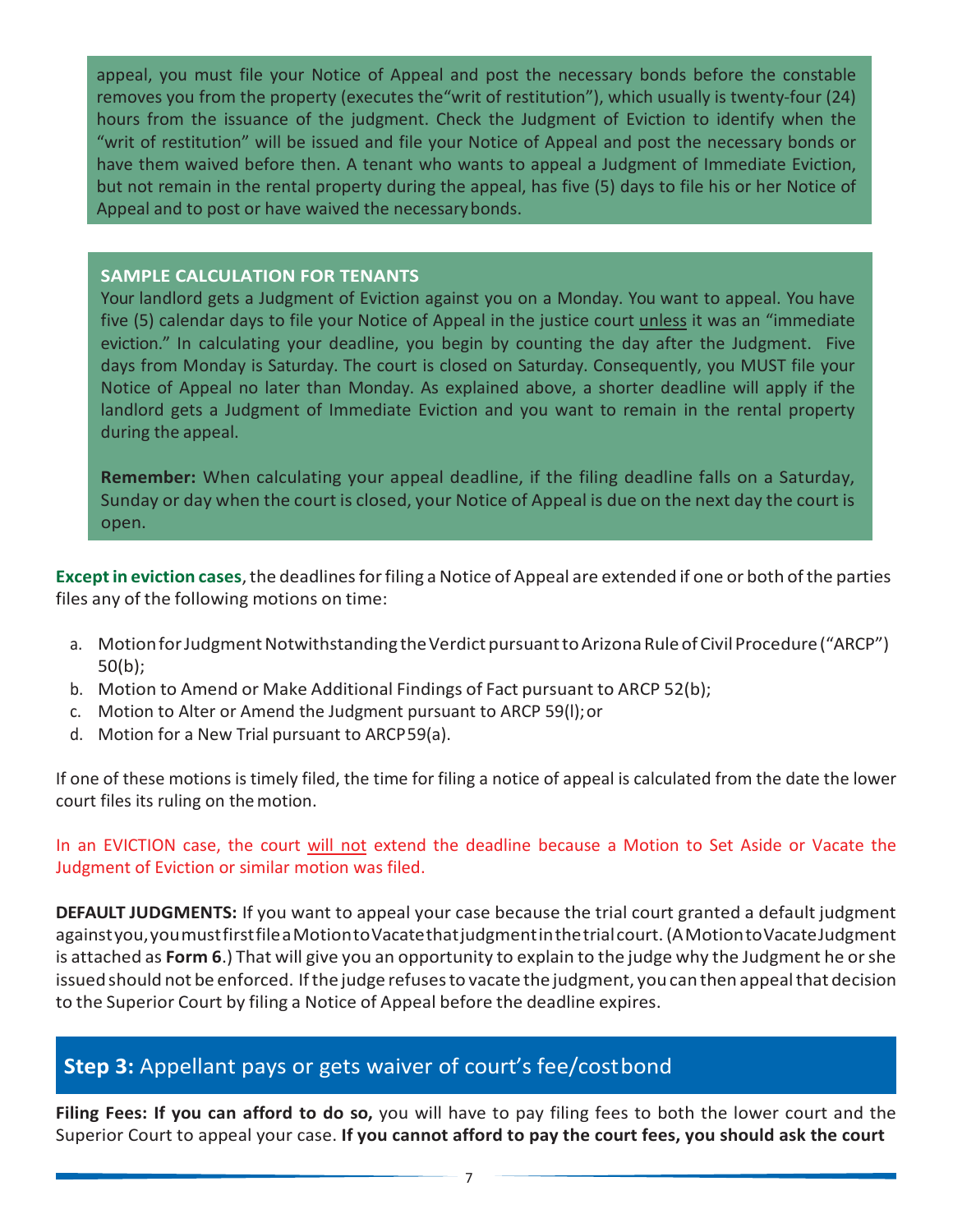**to defer (delay) payment or waive them.** (An Application for Deferral or Waiveris attached as **Form 3**.) You must pay the lower court fee or get a waiver when you file your Notice of Appeal.

Note: Any time you make a payment into the court, make sure the court clerk gives you a receipt. Keep it for your *records.*

#### **Cost Bond:**

Generally, a partywhowantsto appeal a court decisionmust deposit a"costbond"withthe court clerk. Thisis money thatisset aside toreimburse the other party for his or her costsif youlose your appeal. Youcanaskthe courtto waive this bond. (A Motion and AffidavittoWaive or Reduce Cost Bond is attached as **Form 4**.) **If you post a supersedeas bond, as explained below, you will not be required to also post a cost bond. Unless the court grants a waiver, you must file a cost or supersedeas bond or your appeal may be dismissed.**

**If you are unable to pay the cost bond. . .** If your sole source of income is government benefits, you are unemployed or you are otherwise unable to pay the cost bond, you are eligible to have the cost bond waived. To do so, you must file a sworn "Affidavit" explaining to the court why you cannot pay the bond **(Form4)**.

**In eviction cases,** if the party wishing to appeal the justice court's decision requests a waiver or reduction of the cost bond and the other side objects, the justice of the peace is required to hold a hearing on the matter within five (5) court days. See A.R.S. §12-1179. If the court rejects the request that the cost bond be waived or reduced, the appealing party will have five (5) days to pay the cost bond to the court.

**In other civil cases,** you have fourteen (14) calendar days to file a cost bond or request for waiver or reduction of the bond. If you file a request for waiver or reduction, the other party has fourteen (14) days to object. Thereafter, if the court rules that a cost bond is required, you will have fourteen (14) calendar days to pay the cost bond into the lower court.

If you pay the bond, you should file a Notice of Filing Cost Bond on Appeal for the record. (A Notice of Filing Cost Bond on Appeal is attached as **Form 5**.)

**EXCEPTION FOR RESTRAINING ORDERS:** The rules governing the payment of cost bonds do not apply to Orders of Protection and Injunctions Against Harassment ("restrainingorders").

### **Step 4:** Appellant pays the supersedeas bond (optional)

A party seeking to appeal a judgment may stay or "suspend" the enforcement of the judgment while the appeal is pending by filing a supersedeas bond**.**

**EXCEPTION FOR RESTRAINING ORDERS:** The rules governing the payment of supersedeas bonds do not apply to Orders of Protection and Injunctions Against Harassment ("restraining orders").

For most tenants, filing a supersedeas bond is the second most important step in appealing a justice court's decision. (The first is filing the "Notice of Appeal" on time.) By paying the "supersedeas bond" to the court, a tenant can temporarily stop the order that he or she be removed from rental housing. If a tenant does not pay the supersedeas bond, he or she will be locked out of the rental home five (5) days after the Judgment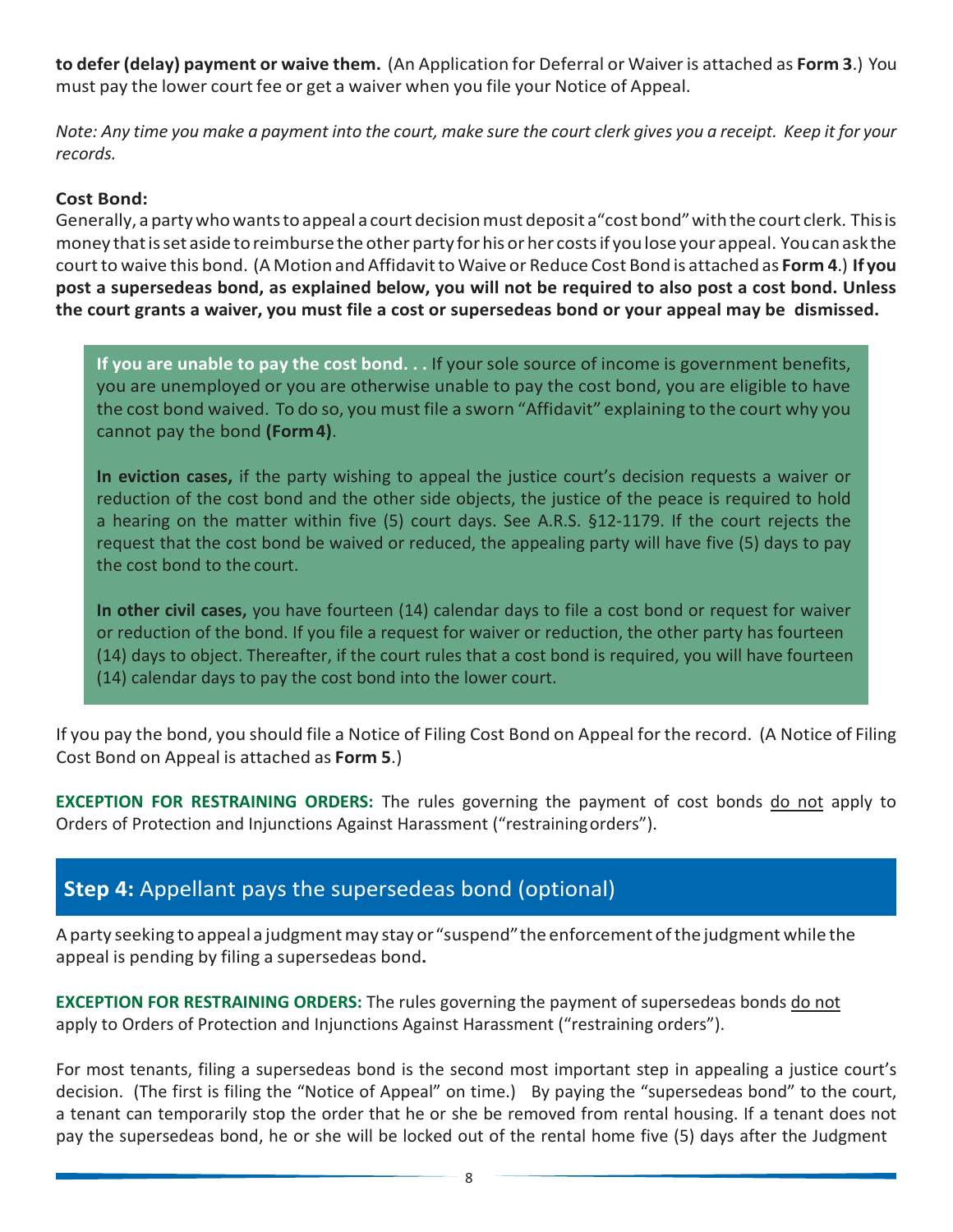of Eviction is entered, or in the case of an "immediate" eviction, 24 hours after the Judgment of Eviction is entered.

# **CALCULATING THE SUPERSEDEAS BOND**

**EVICTION ACTIONS:** Tenants seeking to "stay" or suspend a Judgment of Eviction and remain in their rental home pending appeal must file a supersedeas bond in the amount of rent owed from the date of the judgment until the next periodic rental due date, court costs, and attorney fees, if any. Unless your landlord consents, the court will not waive the supersedeas bond.

**OTHER CIVIL CASES:** You will be permitted to "stay" or suspend the justice court or municipal court's order pending appeal if and when you post a supersedeas bond. This is an especially important step for people who wish to avoid salary garnishment while their case is being appealed. To post a supersedeas bond, pay an amount equal to the court's judgment and costs to the court clerk. Request a receipt and save it for your records.

If you post a supersedeas bond, you do not have to post a cost bond.

#### **PAYING RENT WHILE AN APPEAL IS PENDING**

**TENANTS**: IF YOU WANT TO REMAIN IN YOUR RENTAL HOME PENDING YOUR APPEAL, you MUST pay the supersedeas bond and then continue to pay your rent into the court ON OR BEFORE the day it is due each month. There is no "grace period" for payment. A tenant who fails to pay his or her rent into the court on time may be removed from the rental property during the appeal. However, a tenant's appeal will not be dismissed because he or she failed to make a timely rent payment.

### **Step 5:** Appellant orders trial record

It is important to get a copy of the lower court's file to prepare your appeal. You will need a copy of the documents presented at the hearing or trial to support your position that the lower court's decision should be overturned. If you are opposing the appeal, you will want to have a copy of the court's record to support your argument that the lower court's decision should be upheld. You will also need a CD or audio-recording copy of the record. If the court granted you a waiver of fees, you should not be charged for obtaining a copy of the file orrecording.

If the hearing at issue was short, the Superior Court may be willing to listen to the CD or audio-recording and it will not be necessary for you to have a hearing transcript prepared. If the hearing was longer than 60 to 90 minutes, however, the Superior Court may require that you provide a hearing transcript. (Ask the court clerk and/or check your county's Local Rules.) Generally, the Appellant must pay to have certified transcripts filed with the trial court before filing the Memorandum described in Step 6 of this Guide.

**TRANSCRIPTS**: Check your Local Rules or ask the court clerk if a transcript will be required for your appeal. If a transcript is required, it will be the Appellant's responsibility to order the CD or audio-recording of the proceedings from the court clerk and deliver it to a "certified transcriber." (A "certified transcriber" is someone approved by the courts to make a script of what was said at the trial.)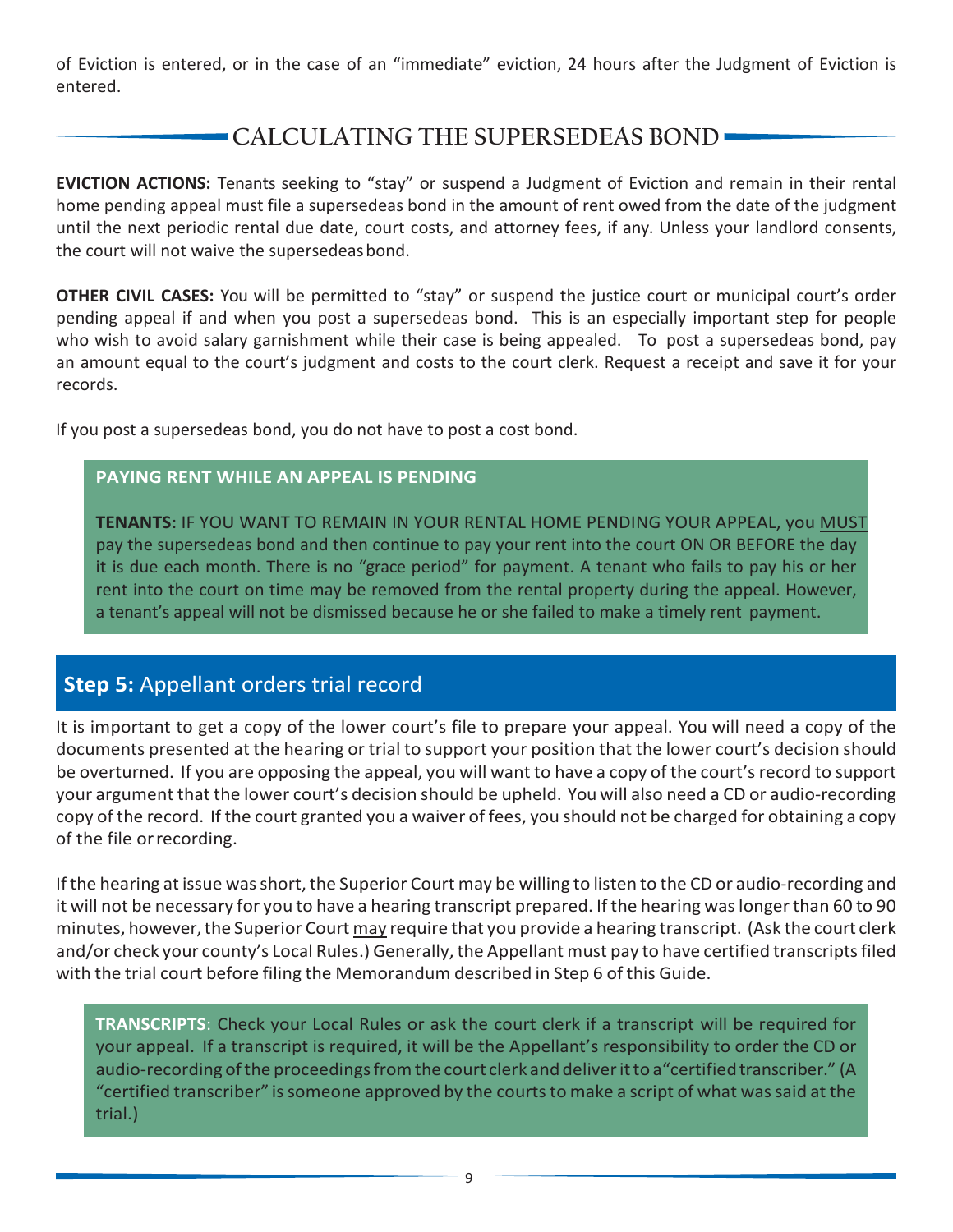You may want to ask the court clerk if you can arrange for the transcript through the court. If such services are not available, check your local yellow pages or the internet for "court reporters" or "transcribers."

**COSTS:** Recordings of the trial usually cost \$25. The cost of transcript preparation can range from \$3.50 and \$4.00 per page. (Such estimates are subject to change, of course.)

**Recordings:** Justices of the peace and municipal court judges are responsible for informing the parties of their right to have their hearing or trialrecorded.

A trial de novo – a new trial – will not be granted when a party who had the opportunity to request that a recording be made failed to do so.

**Record for Appeal:** You are required to specify which records are to be sent to the Superior Court by filing a "Designation of Record on Appeal" with the trial court. (A Designation of Record on Appeal form is attached as **Form 2**.) If you believe the Superior Court should review all of the documents and exhibits contained in the lower court's file, write"all records" or"everything," on the form. If it is not necessary for the Superior Court to review everything in the trial court's file because some of it is not relevant to the issues you are raising on appeal, you may want to limit the record onappeal.

# **Step 6:** Appellant files "Memorandum"

#### **Appellant:**

In an appeal, youmust present yourside ofthe story in writing. Youdo this by filing a Memorandum with the trial court.

Within 60 calendar days from the date your Notice of Appeal was due, you must file your Memorandum with the trial court. You must file the original and a copy for the other party. You should make at least one other copy for yourself. Have the court clerk date-stamp it for your records so that you have proof that you filed it on time.

CALCULATING YOUR MEMORANDUM'S DUE DATE: Appellant's Memorandum is due 60 days after the Notice of Appeal was due. For example, if the Judgment was issued on October 1, 2008, and the Notice of Appeal was due five calendar days later, on October 6, 2008, Appellant's Memorandum is due 60 days from that date on December 5,2008.

### **MEMORANDUM FORMAT**

(Sample format is attached as **Form 7)**

° 15 pages orless

- ° Typed or printed (one side of the page only)
- ° White paper (8.5 by 11 inches)
- ° If you are typing your Memorandum, double space
- ° If you are handwriting your Memorandum, please keep in mind that the Court has the right to disregard it if it cannot read your handwriting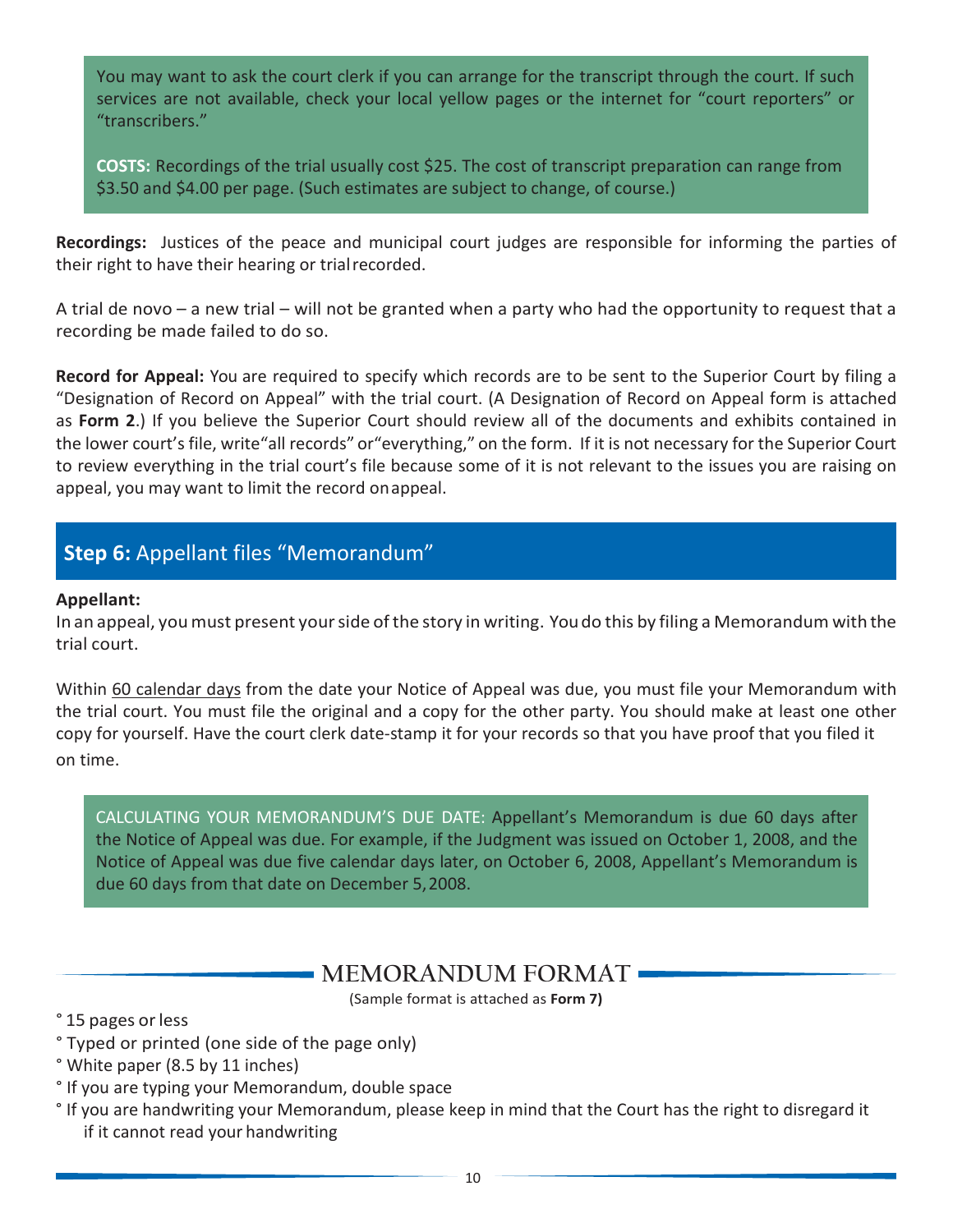#### **What Your Memorandum Must Include:**

**(1)** The Facts: A short statement of the facts of your case. You should support your factual statements with references to the Record on Appeal.

Example: If you want the Superior Court to consider the testimony of a particular witness, you should identify the page and line of the transcript where the testimony appears. If you were allowed to submit a copy of the CD or audio-tape instead of a transcript, you should identify where the testimony appears in the recording.

- **(2)** Your Argument: A short statement explaining the reasons you believe the trial court's decision is incorrect. This is where you should include references to the applicable statutes, court rules, and case law.
- **(3)** Your Conclusion: A statement explaining exactly what you are asking the Court to do.

If you want to present an oral argument in the Superior Court, you should state "Oral Argument Requested" in the caption (heading) of your Memorandum. If you use the Sample Memorandum included in this Guide, check the box "Oral Argument Requested." (See **Form 7**)

Generally, you cannot attach evidence ("exhibits") to the Memorandum if you did not already present such evidence to the trial court.

### **Step 7:** Appellee files "Memorandum"

After the Appellant files his or her Memorandum, the Appellee has the right to file one to explain why he or she believes the lower court made the right decision.

In some counties, the Appellee is not required to file a Memorandum. If an Appellee decides not to file a Memorandum in those counties, the Superior Court will decide the case based on the lower court's record and the Appellant's Memorandum. In other counties, such as **Gila**, an Appellee must file a Memorandum or risk that the Superior Court will automatically rule in favor of the Appellant. It is important to check your county's Local Rules for requirements.

If you decide to file a Memorandum, you must do so within 30 calendar days of the filing date of the Appellant's Memorandum. (A sample of the format is attached as **Form 7**.) File the original along with a copy for the other party. You should also make at least one other copy for yourself. Have the court clerk date-stamp it for your records so that you have proof that you filed it ontime.

**APPELLANT:** NO RIGHT TO REPLY. An Appellant does not have a right to reply to the Appellee's Memorandum. If an Appellant believes there is a need to dispute new issues raised by the Appellee in his or her Memorandum, he or she must seek the Superior Court's permission to file a Reply. (A blank Motion form is attached as **Form 8**.)

### **Step 8:** Appellant pays or gets waiver of Superior Court fee

**Superior Court Fee:** Once the lower court notifies the Superior Court about the appeal AND the Appellant has complied with the requirements, the Superior Court clerk will send out a notice about the Superior Court's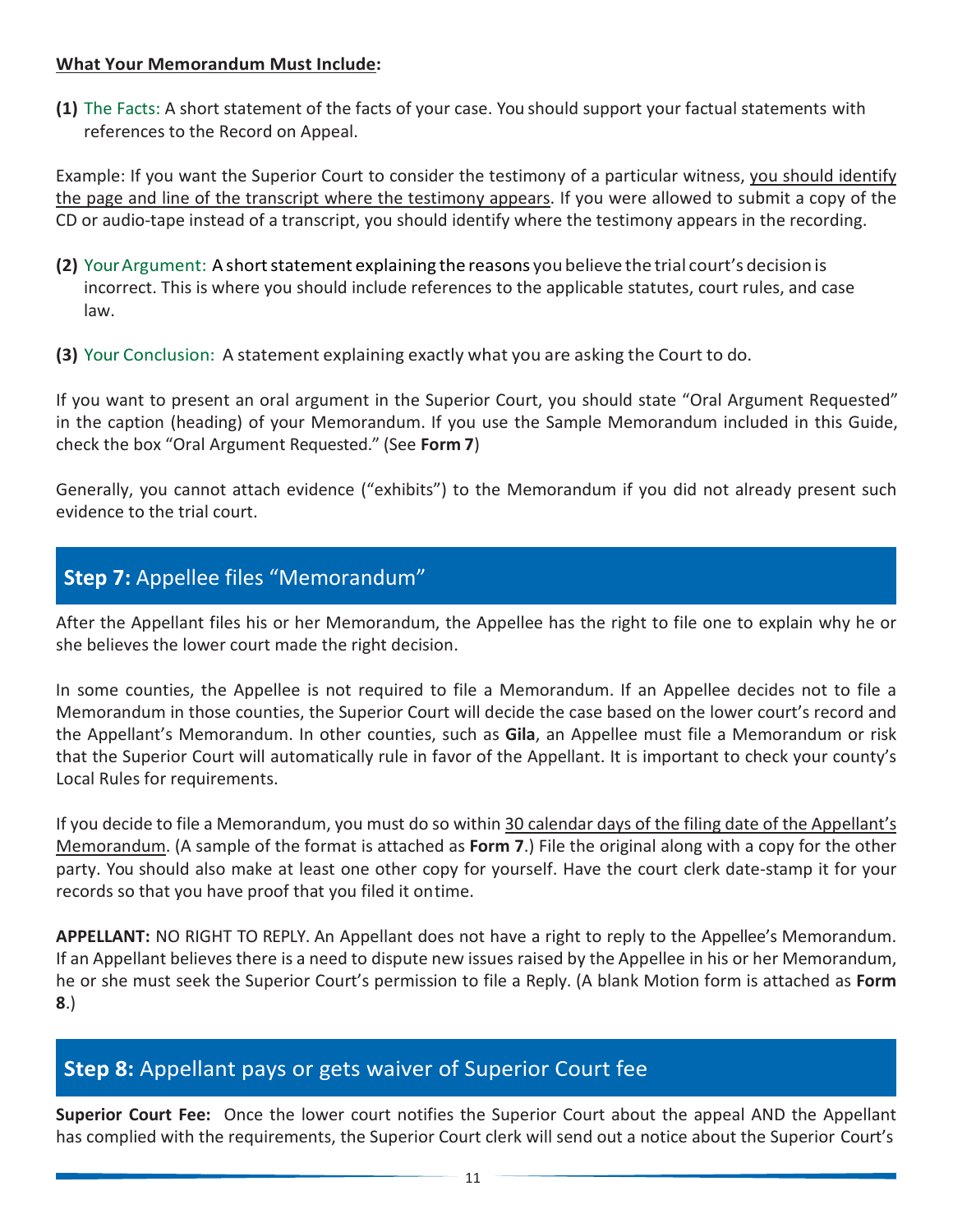filing fee. Generally, an Appellant will have thirty (30) days to pay or have waived the Superior Court'sfee. **If you cannot afford to pay the Superior Court's filing fee, you may request that the Court waive or delay payment.** (An Application for Deferral or Waiver of Court Fees and Costsis attached as **Form 3**.)

### **Step 9:** Oral Argument (if permitted)

Parties to an appeal may or may not be allowed to present an "oral argument" to the Superior Court. When a case is "up on appeal," the Superior Court usually decides to uphold or overturn the lower court's ruling by reviewing the record and reading the parties' Memoranda. At times, the Superior Court will allow the parties to present their side of the story in person at oral argument. Check your LocalRules.

# *SuperiorCourt AppealsProcess*

If the appeal has been "perfected" - all necessary steps have been taken - the lower court clerk will send the case to the Superior Court for appellate review. If the Superior Court decides it would be helpful, it will allow the parties to present an "oral argument." This usually means the Court will set a time – generally no more than five (5) or ten (10) minutes – to hear from each party. The parties will not be allowed to call witnesses or otherwise present new evidence during the oral argument. The clerk will notify the parties if the Superior Court wants to hear oral argument.

#### **Trial de novo**

If the lower court's record is not sufficient to allow the Superior Court to make a determination, the Superior Court may order that a new trial be held. This usually happens if the lower court failed to advise the parties of their right to have the proceedings recorded or if an audible recording was not made when properly requested. If a trial de novo is ordered, the parties will be notified by the court clerk.

#### **Superior Court's Decision**

After the Superior Court has reviewed the record, it will decide the appeal and issue a written Order. The parties will receive the Court's ruling by mail.

# *Limitation on Further Appeal*

**Request for Rehearing or Reconsideration:** If you do not believe that the Superior Court decided your appeal correctly, you have the right to file a "Motion for Rehearing" or "Motion for Reconsideration" within fourteen (14) calendar days of the date you receive the Superior Court's decision on your appeal. You must include a Memorandum which specifically explains why you believe the Superior Court misapplied the law or facts.

**Taking an Appeal Beyond the Superior Court:** The right to appeal a justice or municipal court decision to the Arizona Court of Appeals is limited. Generally, the right to take an appeal beyond the Superior Court is restricted to cases involving the validity of a tax, impost, assessment, toll, municipal fine or statute. Appeals from the Superior Court to the Court of Appeals are addressed in a separateguide.

**WARNING:** A request that the Superior Court rehear or reconsider your case will not serve to extend the deadline if you intend to file an appeal to the Arizona Court of Appeals.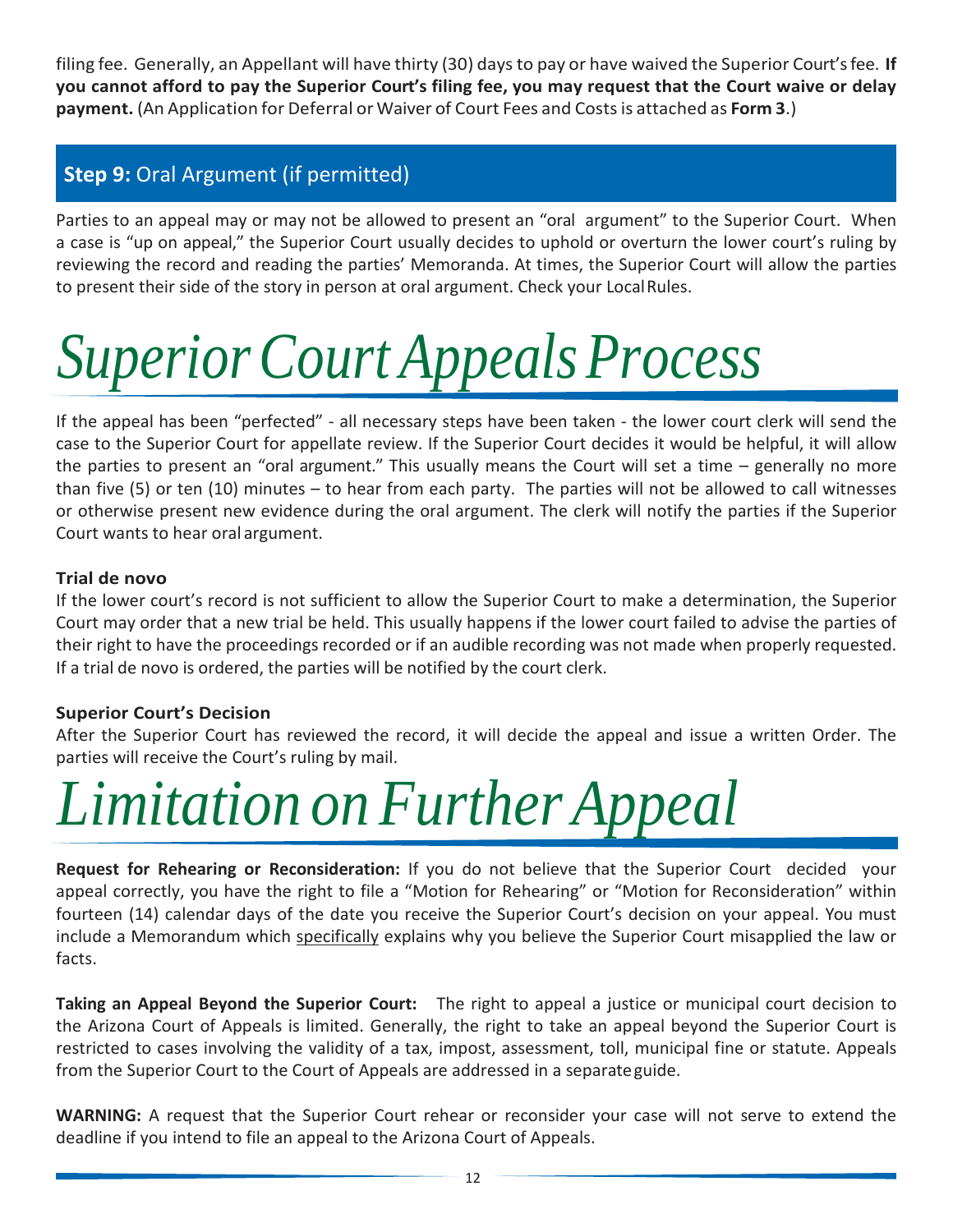# *Special Actions*

In rare cases, it may be possible to obtain relief from the Arizona Court of Appeals or Arizona Supreme Court by filing a"Special Action." *The Arizona Appellate Handbook*, available at many law libraries, is a good source of information if you decide you want to file a Special Action in one of the higher courts.

*Attorneys' Fees andCosts*

**Reimbursement of Costs.** The Superior Courtmay award attorneys'fees and coststo the party who winsthe appeal. Generally, the award of attorneys'fees and other expensesis governed by contract.

If you want the Superior Court to issue an order requiring the other side to reimburse your costs, you must file a sworn itemized statement of the money you spent appealing your case. The other party has a right to object to your request within five (5) calendar days of receiving it. If the other side objects, you have right to reply to his or her objection within five (5) calendar days of receiving the objection.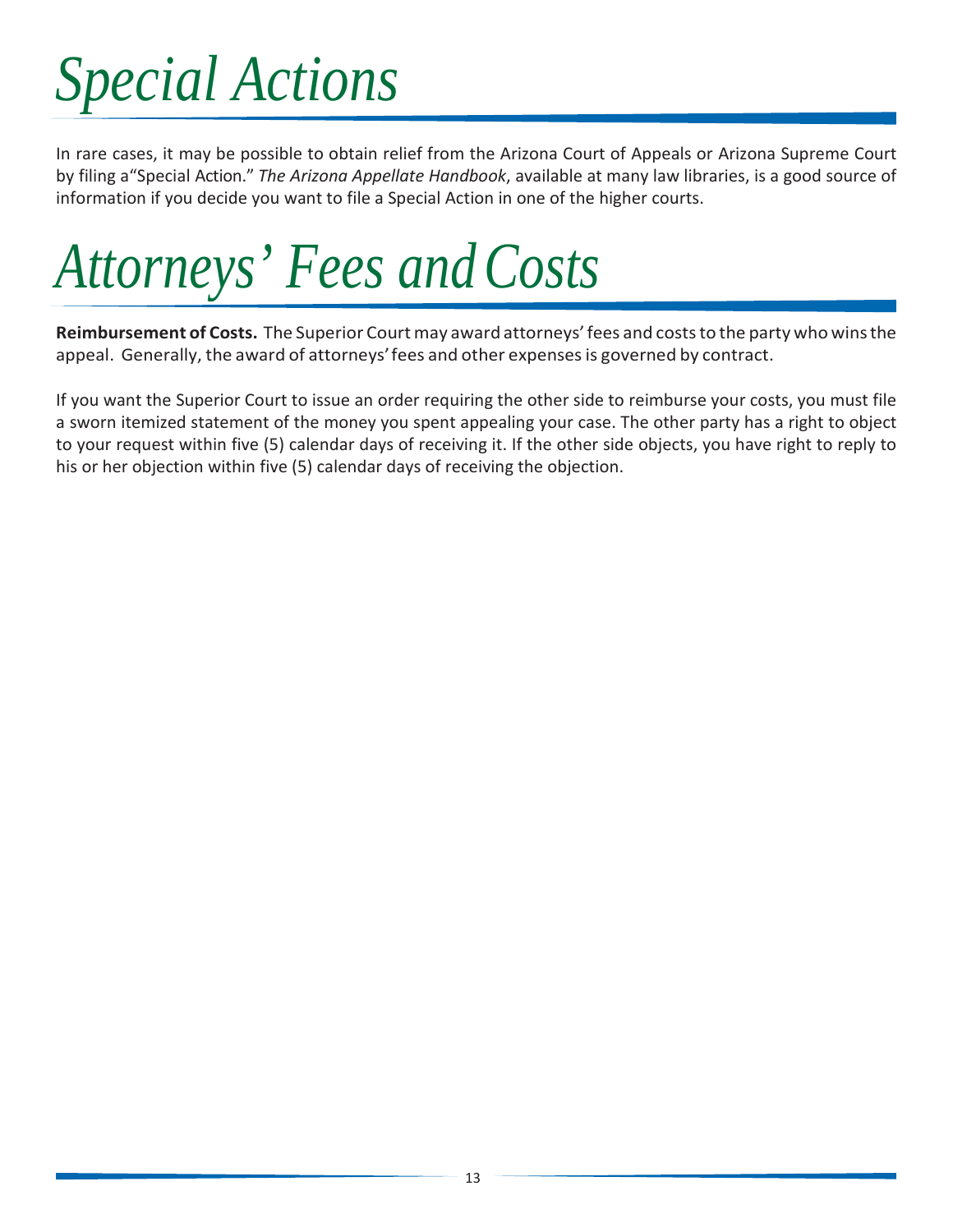# *Frequently AskedQuestions*

#### **Question: What is anappeal?**

An appeal is a court action whereby a higher court, such as the Superior Court, reviews a decision made by a lower court such as a justice court or municipal court.

#### **Question: Where do I filemy appeal?**

With the court clerk in the justice court or municipal court that handled your case. Once all of the appellate documents have been filed and the fees have been paid or waived, the clerk will transfer the case to the Superior Court.

#### **Question: Does filing an appeal mean I will get a new trial?**

Possibly. If the Superior Court agrees that the lower court did not handle the case correctly it is possible that it will order a newtrial.

#### **Question: How long do I have to file my appeal?**

It depends. In most residential eviction cases the parties have 5 calendar days to file a Notice of Appeal. In calculating your deadline, you must include holidays and weekends, however, if the day it is due falls on a weekend or a day when the court is closed, you may file it the next day the court is open. In immediate eviction cases, the tenant must file his or her Notice of Appeal, pay or have waived the necessary court fees if the tenant wants to remain in his or her apartment pending the appeal, and post a supersedeas bond within 12 to 24 hours, depending on how quickly the court has ordered the tenant to vacate the property.

In other lower court civil appeals, the parties have 14 calendar days to file a Notice of Appeal.

#### **Question: What are the costsinvolved in filing an appeal?**

There is a filing fee, a cost bond, and - if you want to delay the execution of the judgment - an optional supersedeas bond. If you post a supersedeas bond, you will not need to also post a cost bond.

#### **Question: What if I cannot afford the court'sfiling fee?**

You can request that it be waived or that payment be deferred (delayed) to a later date. (See **Form 3**).

#### **Question: What if I cannot afford the cost bond?**

You can request that it be waived or reduced. See **Form 3**. If you post a supersedeas bond, you will not need to post a cost bond.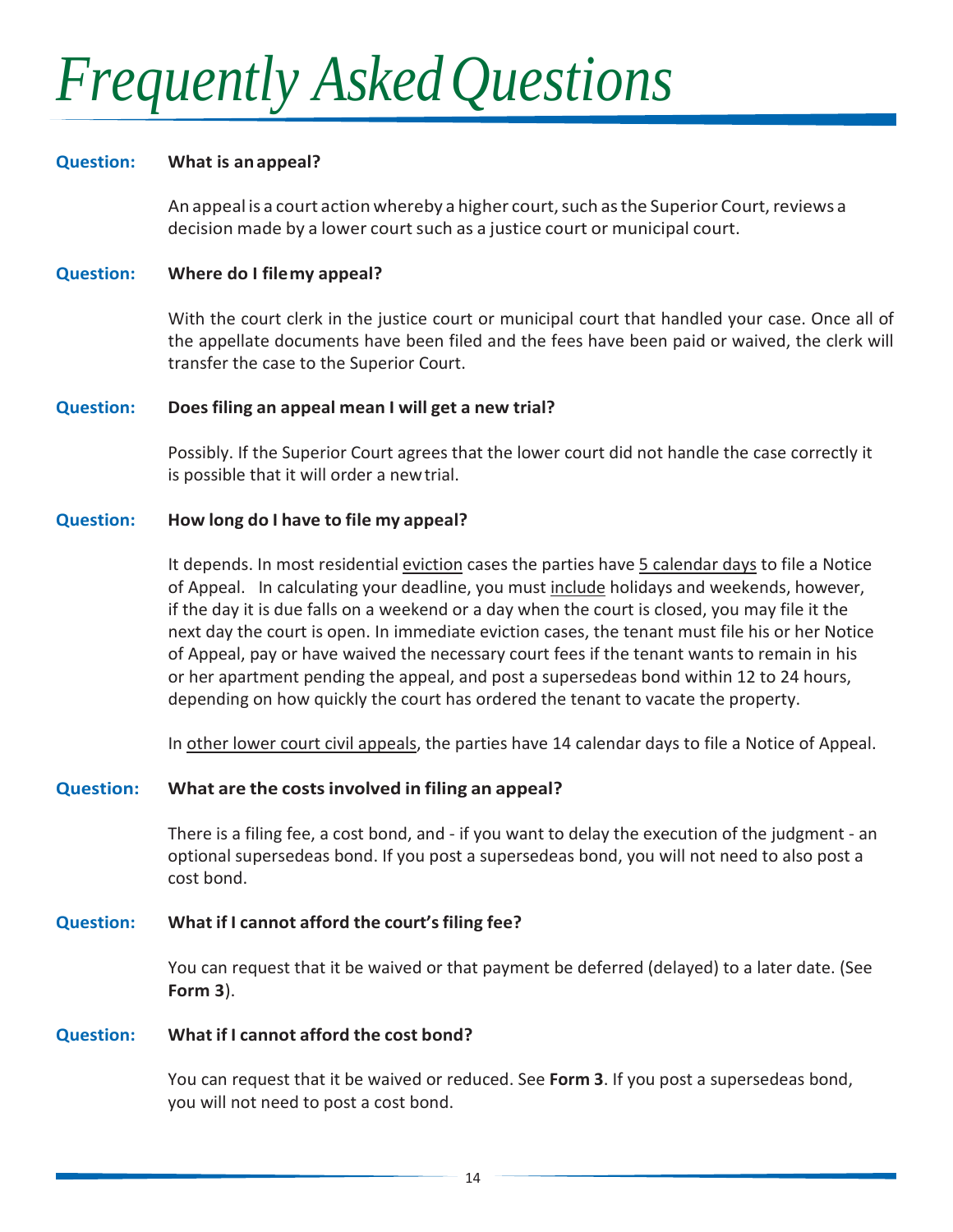**Question: What happens if the court refuses to waive the filing fee and cost bond, but I cannot come up with the money? Can I still appeal mycase?**

No.

#### **Question: What if I cannot afford the supersedeas bond?**

The court cannot waive payment of the supersedeas bond unless the other party agrees to the waiver.

#### **Question: Can I appeal the trial court'sjudgment without paying the supersedeas bond?**

Yes.

#### **Question: What happensif I file an appeal, pay the required bonds, and then failto pay my rent into the justice court on the day it is due?**

You may lose the right to remain in the rental property while your appeal is pending. If your rent is late, your landlord can seek to have the Writ of Restitution executed. If that happens, the Constable would be authorized to remove you from the rental property.

#### **Question: Where can I find my county's Local Rules?**

You can find both the SCRAP Rules and your county's Local Rules at your local law library. Ask to see the Arizona Rules of Court book or find the Rules on-line at: [http://azrules.westgroup.](http://azrules.westgroup/) com/home/azrules/default.wl.

#### **Question: Where can I find the statutesthat apply to my case?**

You can review Arizona laws that apply to your case by going to [www.azleg.state.az.us/](http://www.azleg.state.az.us/) arizonarevisedstatutes.asp. For general information about Arizona's court system, go to [www.supreme.state.az.us.](http://www.supreme.state.az.us/)

#### **Question: Where can I look up the legal words I don't understand?**

In the "Important Terms" section included in the back of this Guide; in *Black's Law Dictionary*, available at any law library; or online at dictionary.law.com.

#### **Question: Do I have to type the papers I file with the court?**

No, but if you can, do. If the judge cannot read your handwriting, your Memorandum may be rejected.

#### **Question: Will I get the money I file with the court back after the appeal?**

If you win, the court will return monies posted as bond. You will also be entitled to reimbursement of appeal related costs such as transcript preparation. You will not be entitled to receive any rent you paid into the court, however, if you remained in a rental property pending appeal.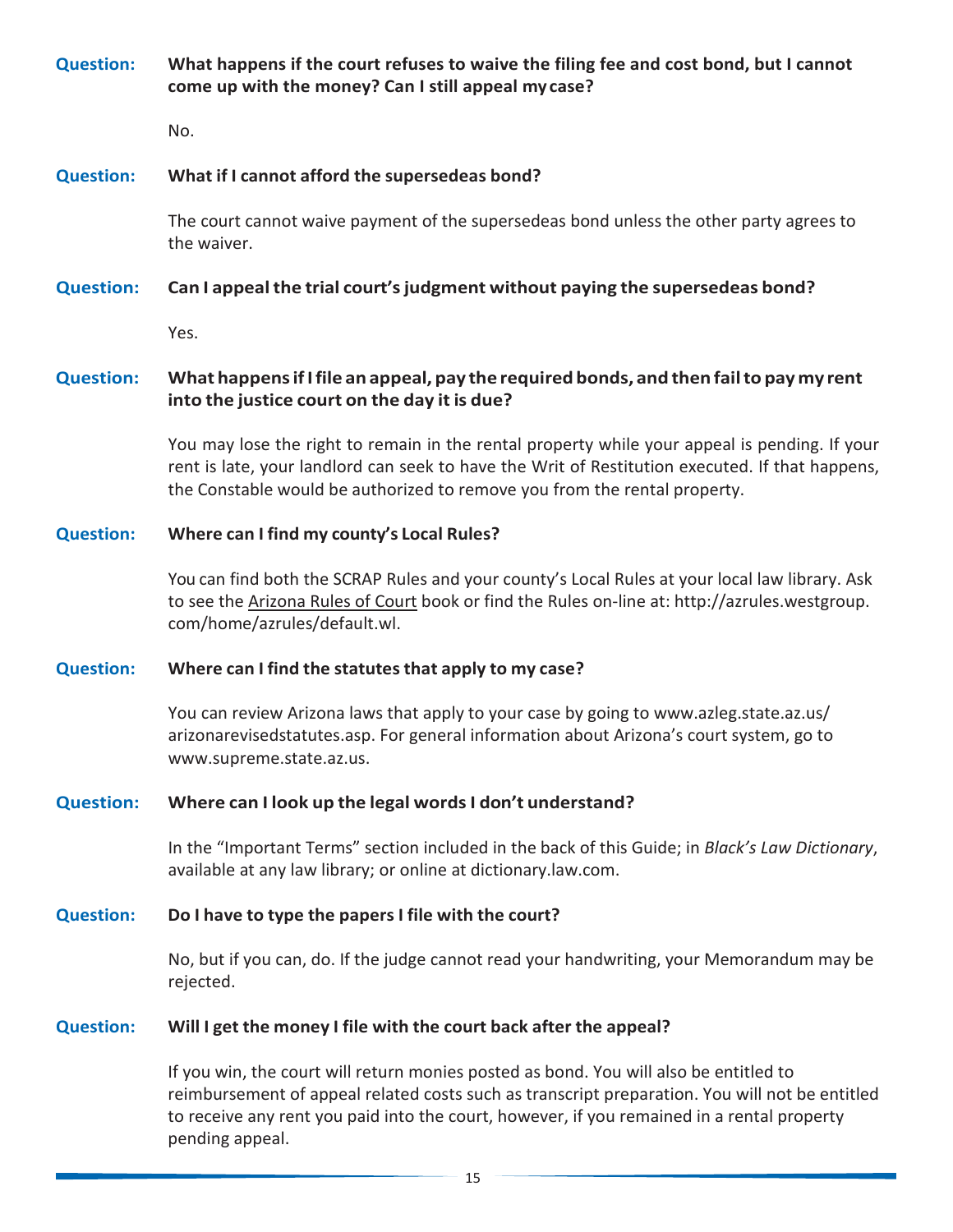#### **Question: Is there anywhere I can go for free or low-cost legal advice?**

For information about free or low-cost legal assistance, go to the Arizona Bar Association's website at [www.azbar.org.](http://www.azbar.org/) To reach the Maricopa County Bar Association's Lawyer Referral Service, call 602-257-4434. In Pima County, call 520-623-4625.

#### **Question: How long will the appealtake**?

It depends. It can take more than a year for the Superior Court to rule on your appeal.

#### **Question: Can I get more time to file my Memorandum?**

Yes. You can ask for more time by filing a "Motion to Extend Time to File Appellate Memorandum" at the clerk's counter in the court that handled your trial. A general Motion form is attached as **Form 8**. You will not be permitted to get an extension over the telephone.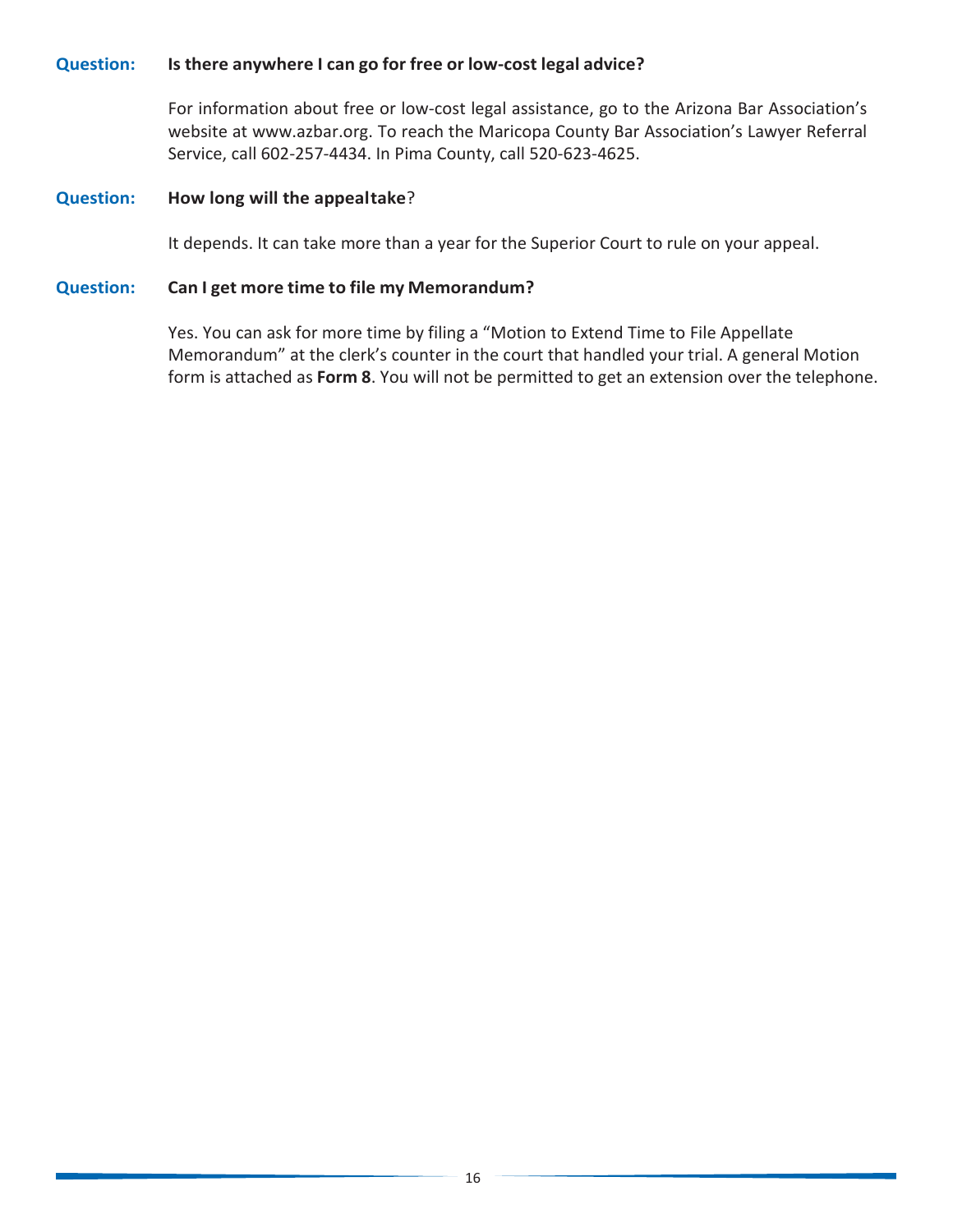# *Important Terms*

**Affidavit** – A sworn statement witnessed and certified by a notary public.

**Affirm** – When a higher court "affirms" a lower court's decision, it means that the higher court approves of the lower court's handling of the case and the lower court's ruling will be permitted to take effect.

**Appeal** – A court action brought by a person asking a higher court to review the decision of a lower court.

Appeal Fee - One of the fees an Appellant must pay or have waived so that the case may be reviewed by a higher court.

**Appellant** – The party who files the appeal.

**Appellee** – The party who opposes the appeal and wants the lower court's decision to stand.

**ARCP** – The **A**rizona **R**ules of **C**ivil **P**rocedure.

**Bond** –An amount of money that an Appellant deposits with the court while waiting forthe higher court's decision. This money will be used to pay the other party's copying costs and the like ifthe Appellant loses his or herappeal.

**Brief** – See "Memorandum."

**Calendar Days** – When calculating your filing deadlines, you must include holidays and weekends. However, if the due date falls on a weekend or day when the court is closed, you will be permitted to file your document when the court re-opens.

**Caption** –The heading on the first page of any papers filed with the court. It should include: (1) the name of the court; (2) the names of the parties; (3) the lower court case number; (4) the Superior Court case number once it has been assigned; and (5) the name of the document you are filing (i.e. "Notice of Appeal").

**Court Clerk** – The clerk is a public official responsible forfiling papers and keeping records of court proceedings.

**Constable** – The public official called upon to remove tenants who have been evicted from their rental homes.

**Cost Bond** – Money an Appellant pays into the court to cover the other party's costs if he or she loses the appeal. Cost bonds can be waived or reduced for litigants who cannot afford to pay them. You do not have to pay a cost bond if you post a supersedeas bond.

**Court of Appeals**- The second highest court in Arizona. Only rarely are casesfrom the justice courts or municipal courts reviewed by the Court of Appeals.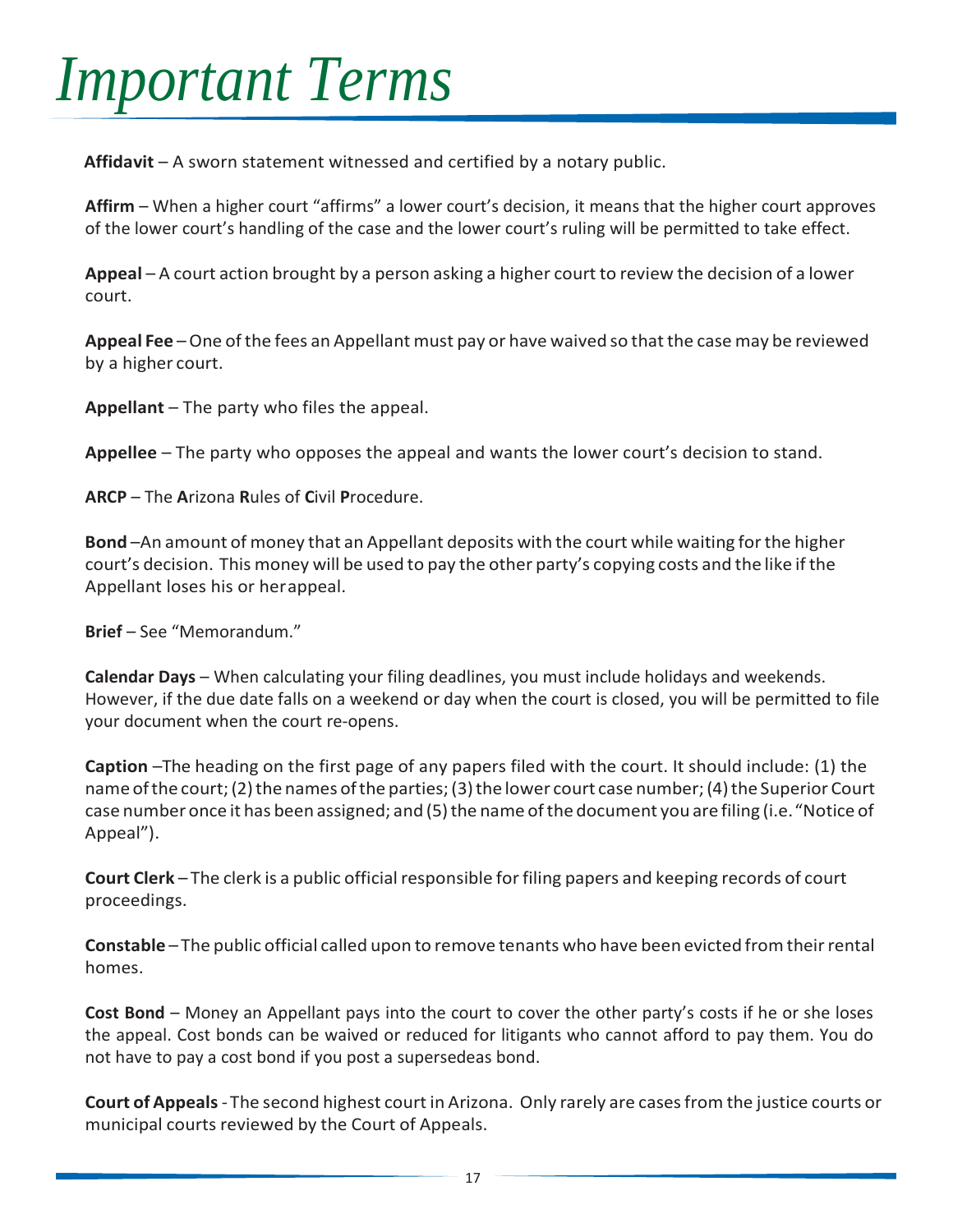**Cross-Appeal** – An appeal lodged by the Appellee against the Appellant. After a Notice of Appeal is filed, the other party, the Appellee, may ask the Superior Court to review a part of the lower court's decision by filing his or her own Notice of Appeal (Notice of Cross-Appeal) with the lower court clerk.

Date-Stamp-A stamp that the court clerk puts on your document to record the time and date on which a document is filed. (Keep copies of all date-stamped documents for your file.)

**Default Judgment** –A court order that is issued when a litigant fails to participate in a court proceeding.

**Defendant –** The party being sued in a civil law suit. The terms "Defendant" and"Respondent" mean the same thing.

**Deferral** – Delay or postpone; for example, you may ask the court to"defer" payment of your court fees. A form to do so is included in this Guide. See **Form 3.**

**Dismissal** - A dismissal ends a case in the trial court. If an appeal is dismissed because the Appellant failed to comply with the rules, the order or judgment handed down by the lower court will be enforced as if the appeal had never been sought.

**Exhibits** – Documents or other items considered by the lower court. The Appellant or Appellee may attach copies of exhibits to a Memorandum filed in the appeal.

**Evidence** – Testimony, documents or items considered by the court in making its decision.

File – To "file" a document is to submit it to the court clerk so that it can become part of the court record.

**Forcible Detainer Action – Generally, people use this term to mean "eviction."** 

**Filing Fee** –Themoney an Appellant must pay to have the court hear his or her case. An Appellant has a right to request that thisfee be waived or delayed if he orshe cannot afford to pay it.

**Judgment** – The court's order or ruling.

**Jurisdiction** – A term used to describe the court's authority to hear the case.

**Justice Court** – A lower, limited jurisdiction court. In justice courts, the judges are elected officials called Justices of the Peace.

Lower Court – For purposes of this guide, the term "lower court" means the justice or municipal court in which your case was originallyheard.

**Memorandum** –Commonly referred to as a "memo," this is the document the parties file with the court for the purposes of appellate review. A Memorandum gives each side the opportunity to explain to the Superior Court why he or she believes the lower court's decision should be overturned or upheld.

**Money Judgment** –An Order from the court directing one party to pay the other.

**Motion** – Another term for "request." When you make a motion, you are making a request of the court.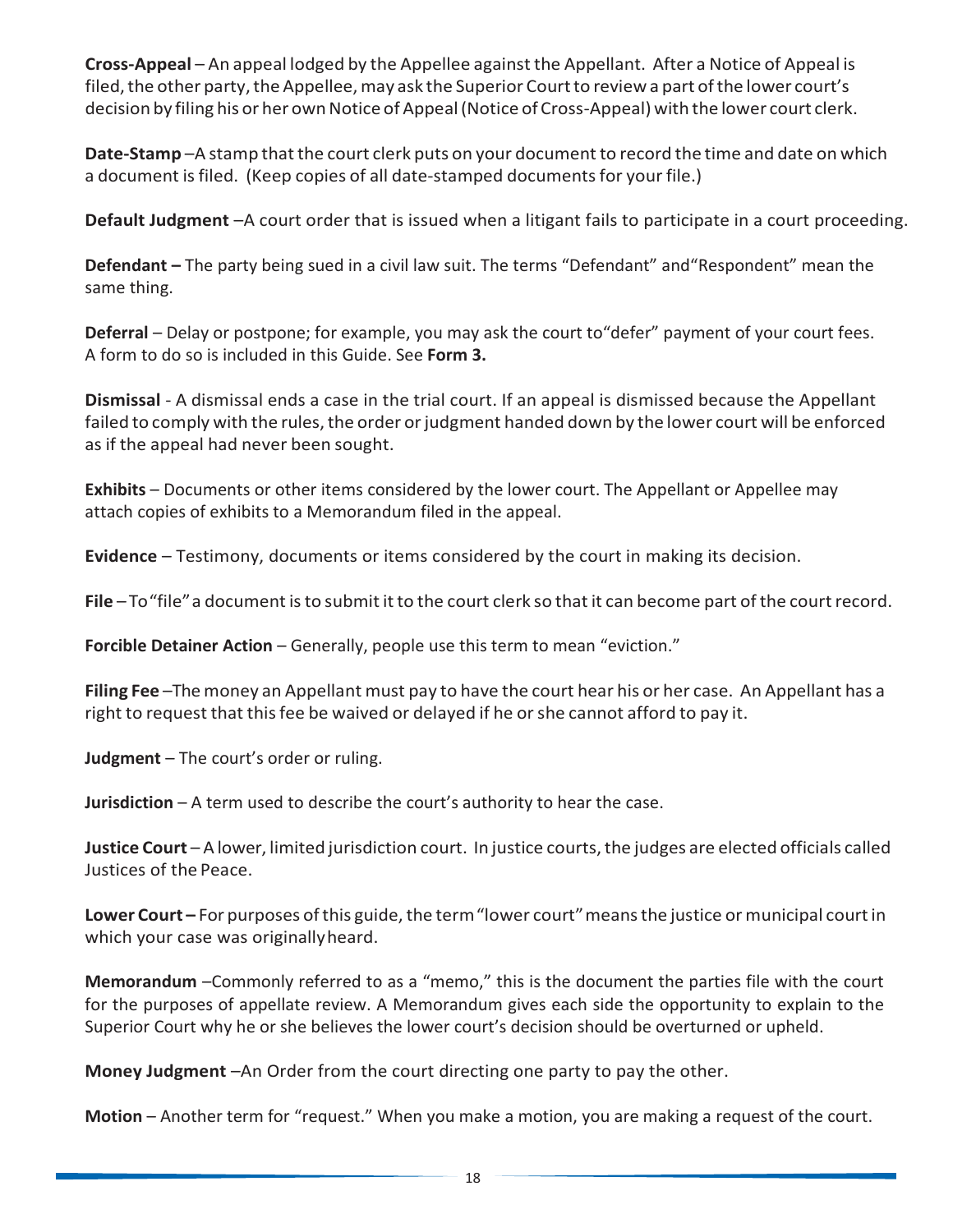**Motion to Set Aside** – A request that the court "set aside" an Order so that it will not take effect.

**Municipal Court –** A lower, limited jurisdiction court**.**

**Notice of Appeal** – A notice which informs the lower court and other parties that one party to a lower court action is appealing the court's final order or judgment. (See the "Notice of Appeal Deadlines" on page 6 of this Guide.)

**Opening Memorandum** –The Appellant's Memorandum - the document the Appellant files to explain why the lower court's decision should be overturned – is sometimes referred to as an "Opening Memorandum." (See also "Memorandum.")

Oral Argument – In appeals to the Superior Court, this is an opportunity to appear before the Superior Court judge and explain why you believe the lower court's decision should be overturned or upheld.

**Order** – A written ruling or decision by a court.

**Party** – A general term used to describe a person bringing or defending against the appeal. "Party" and "litigant" mean the same thing.

**Pending Appeal** – The time between the filing of the Notice of Appeal and the day the Superior Court issues its final ruling on the appeal.

**Perfection of Appeal** – To "perfect the appeal" is to fully comply with the court's rules, procedures, and time lines. When an appeal has been "perfected," it is sent to the Superior Court so the judge can review the lower court's decision and decide whether or not it should be enforced.

**Petitioner** –The person bringing a case to court. The terms "Petitioner" and "Plaintiff" mean the same thing.

**Plaintiff** – The party who initiates a lawsuit by filing a complaint.

**Pro se or Pro per Litigant** –A person who represents him- or herself in a court action.

**Record on Appeal** –The court documents, hearing transcripts/ CD and other evidence the Superior Court will review in deciding whether to affirm or overturn the lower court's decision.

**Remand** – An Order by which the Superior Court returns the case to the lower (trial) court for further action.

**Sanctions** –Penalties the court will sometimes impose against a party for bringing a frivolous or baseless court action or for disobeying a court order.

**SCRAP Rules** –The **S**uperior **C**ourt **R**ules of **A**ppellate **P**rocedure (Civil).

**Special Action** – An extraordinary, discretionary appeal to the Arizona Court of Appeals or Supreme Court.

**Special Detainer** –Another word for eviction action.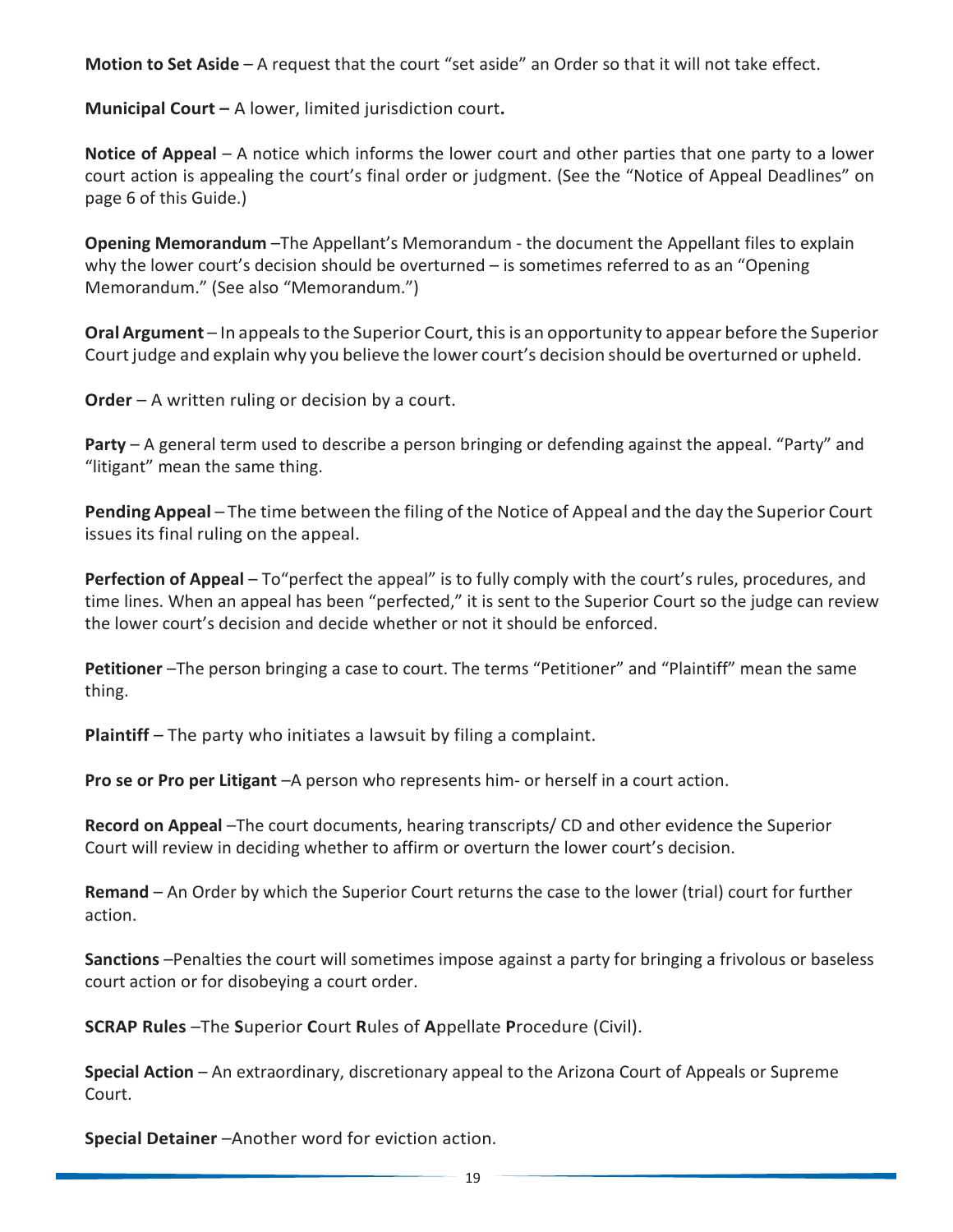**Stay** –A suspension (postponement) of a court order.

**Stipulation** - An agreement between the parties.

**Stipulation Waiving Bond for Costs on Appeal-** An agreement between the parties allowing the Appellant to bring an appeal without posting a cost bond.

**Superior Court** - The Superior Court isthe Court that reviewsthe decisions of the justice and municipal courts. There is one Superior Court in each of Arizona'sfifteen (15) counties.

**Supersedeas Bond** –A payment the Appellant must make to the lower court if he or she wants to temporarily stop the enforcement of the lower court's order.

**Supreme Court** - The highest court in the State. Only rarely are cases from the justice courts or municipal courts reviewed by the Supreme Court.

**Timely File** –The phrase used to describe when a document is submitted to the court clerk on time.

**Transcript** – A script of the lower court's hearing or trial.

**Transmittal of Record** –A procedure transferring the lower court's case file and the parties' Memoranda (briefs) from the lower court to the Superior Court so that the lower court's decision can be reviewed on appeal.

**Trial Court** – The lower court – the justice court or municipal court – that handled your trial or hearing.

**Trial de Novo** – A"new trial" or retrial. The Superior Court will order a "trial de novo" when the lower court's record is damaged or otherwise insufficient to decide the appeal. This may happen, for example, when the recording of the proceeding is inaudible.

**Waiver** – In the context of fees, a party who is unable to pay his or her court fees can request that the court "waive" (strike) them. See **Form 3.**

**Writ of Restitution or Execution** – A formal command directing the Constable or some other official to enforce a court judgment ororder.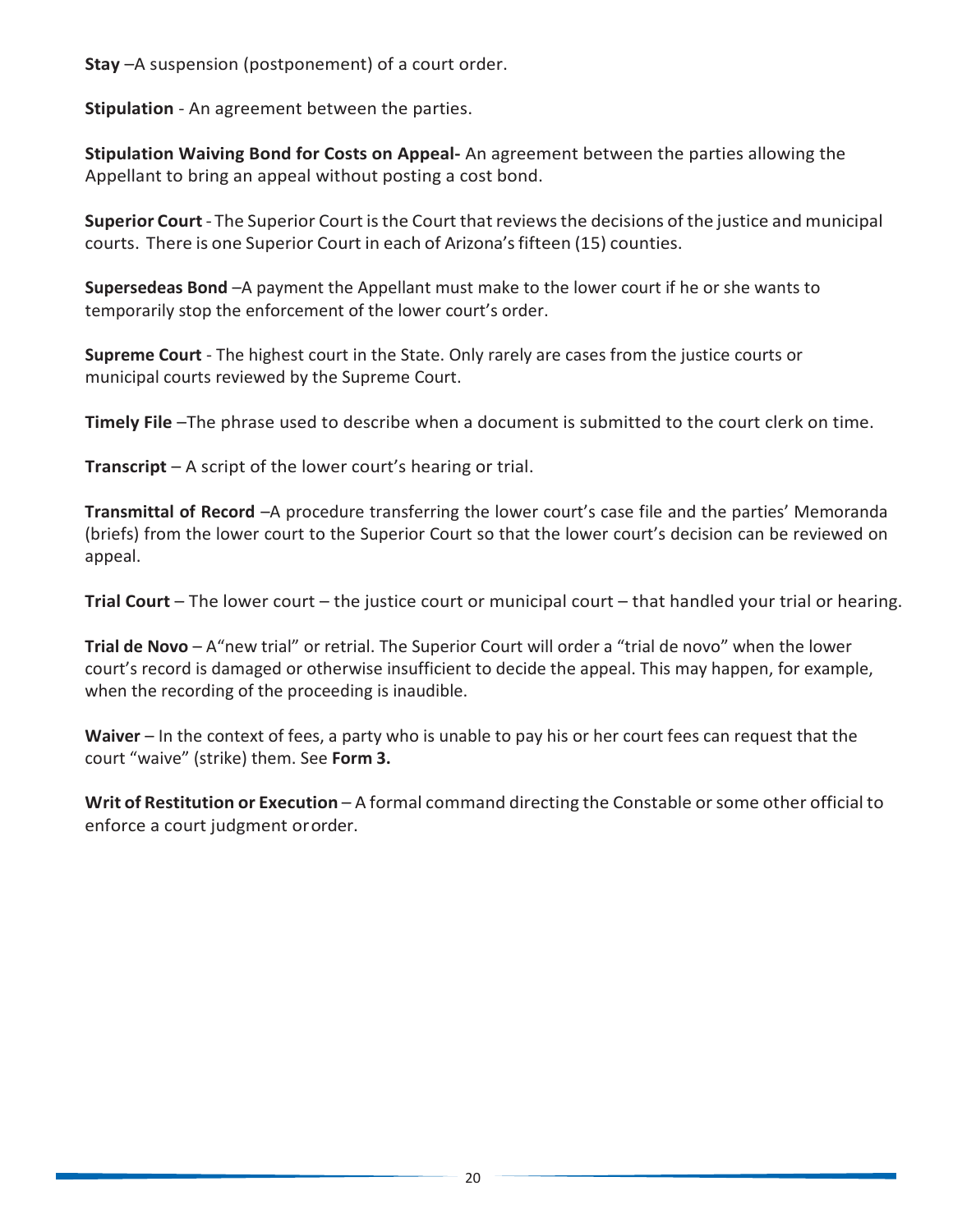# **SUPERIOR COURT CONTACT INFORMATION**

Each court is open Monday to Friday from 8:00 a.m. – 5:00 p.m. Closed on official state holidays

#### **Apache County**

70 W. 3rd, South Saint Johns, AZ 85936 T: (928) 337-7555 F: (928) 337-7586 **[www.co.apache.az.us](http://www.co.apache.az.us/)**

#### **Cochise County**

PO Box CK 100 Quality Hill Bisbee, AZ 85603 T: (520) 432-4850 **[www.co.cochise.az.us](http://www.co.cochise.az.us/)**

#### **Coconino County**

200 N. San Francisco St. Flagstaff, AZ 86001 T: (928) 779-6535 **[www.coconino.az.gov](http://www.coconino.az.gov/)**

GlobeCourthouse 1400 E. Ash St. Globe, AZ 85501 T: (928) 402-8564

Payson Courthouse 714 S. Beeline HWY Suite #104 Payson, AZ 85501 [www.gila.az.us](http://www.gila.az.us/)

#### **Graham County**

800 W. Main St. Safford, AZ 85546 T: (928) 482-3310 **[www.graham.az.gov](http://www.graham.az.gov/)**

**Greenlee County** 223 5th St Clifton, AZ 85533 T: (928) 865-3872 F: (9280 865-5358 **[www.co.greenlee.az.us](http://www.co.greenlee.az.us/)**

**LaPaz County** 1316 Kofa Ave. Suite 607 Parker, AZ 85344 T: (928) 669-6134 T: (928) 669-6134 **[www.co.la-paz.az.us](http://www.co.la-paz.az.us/)**

**Maricopa County** Phoenix Court 201 W.Jefferson Phoenix, AZ 85003

Southeast Court 222 E. Javelina Mesa, AZ 85210

Northeast Court 18380 N. 40th St. Phoenix, AZ 85030

Northwest Court 14264 W. Tierra Buena Ln. Surprise, AZ 85374 **Gila County [www.co.santa-cruz.az.us](http://www.co.santa-cruz.az.us/)** 

T: (602) 506-6157

#### **[www.superiorcourt.maricopa.gov](http://www.superiorcourt.maricopa.gov/)**

#### **Mohave County**

Kingman Courthouse 401 E. Spring St. Kingman, AZ 86401 T: (928) 753-0713

Lake Havasu Courthouse 2001 College Dr. Lake Havasu City, AZ 86403

Bullhead City Courthouse 2225 Trane Rd. Bullhead City, AZ 86442 **[www.mohavecourts.com](http://www.mohavecourts.com/)**

**Navajo County**  100 E. Carter Dr. Holbrook, AZ 86025 T: (928) 524-4188 **[www.co.navajo.az.us](http://www.co.navajo.az.us/)**

#### **Pima County**

110W.CongressSt. Tucson, AZ 85701 T: (520) 740-3210 **[www.sc.co.pima.az.us](http://www.sc.co.pima.az.us/)**

#### **Pinal County**

971 N. Jason Lopez Circle Florence, AZ 85232 T: (520) 866-5319 F: (520 866-5401 **[http://co.pinal.az.us](http://co.pinal.az.us/)**

#### **Santa Cruz County**

2150 Congress Dr. Suite 215 Nogales, AZ 85621 T: (520) 375-7730 F: (520) 375-7733

#### **Yavapai County**

120 S. Cortez St. Prescott, AZ 86303 T: (928) 771-3483 F: (928) 771-3389 **[www.co.yavapai.az.us](http://www.co.yavapai.az.us/)**

#### **Yuma County**

250 W. 2nd St., Suite B Yuma, AZ 85364 T: (928) 817-4240 F: (928) 817-4014 **[www.co.yuma.az.us](http://www.co.yuma.az.us/)**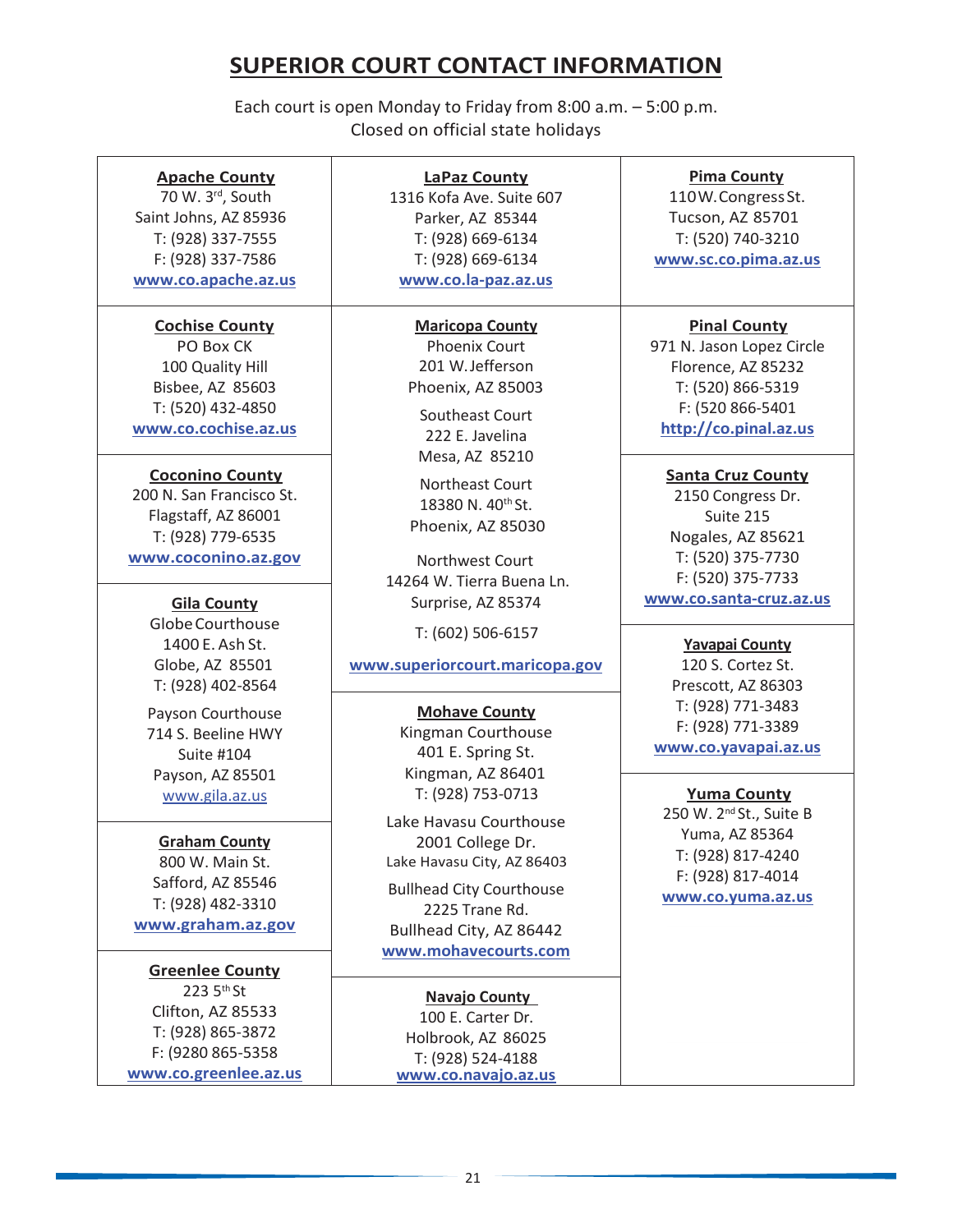# **Forms**

- (1) Notice of Appeal
- (2) Designation of Record
- (3) Application for Deferral or Waiver of Court Fees and Costs
- (4) Motion and Affidavit to Waive or Reduce Cost Bond Pending Appeal
- (5) Notice of Filing Cost Bond on Appeal
- (6) Motion to Vacate or Modify Judgment
- (7) Sample Memorandum
- (8) Blank Motion Form
- (9) Change of Address Form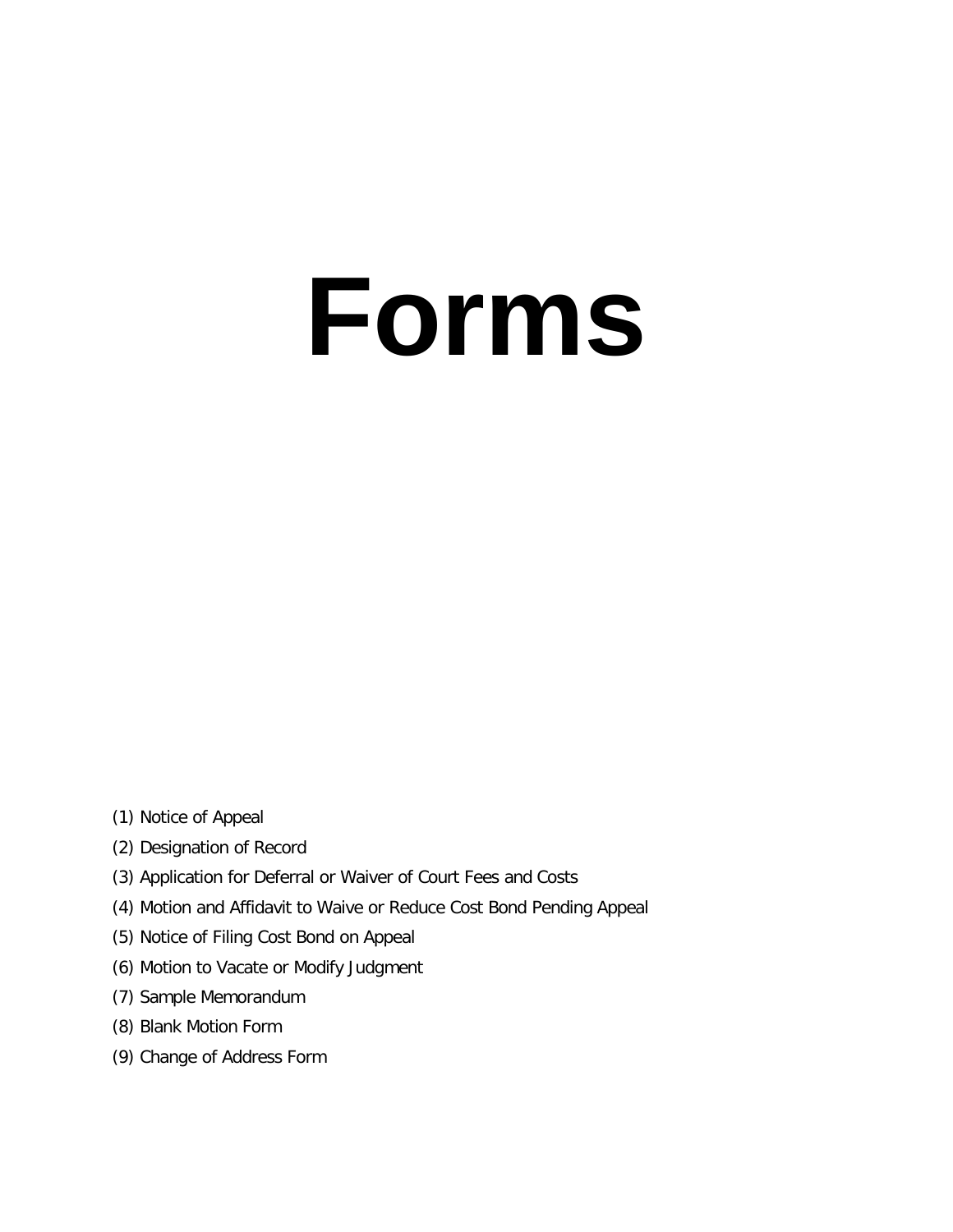| SELECT A COURT FROM THE DROP DOWN ARROW AT THE RIGHT >>>>>>>> |
|---------------------------------------------------------------|
|                                                               |

| <b>NOTICE OF APPEAL</b>                                                                                                                                                                                                 |                                                                                                                  |  |  |  |
|-------------------------------------------------------------------------------------------------------------------------------------------------------------------------------------------------------------------------|------------------------------------------------------------------------------------------------------------------|--|--|--|
| Case Number:                                                                                                                                                                                                            |                                                                                                                  |  |  |  |
|                                                                                                                                                                                                                         |                                                                                                                  |  |  |  |
| Name / Address / Phone<br>Appellant                                                                                                                                                                                     | Name / Address / Phone<br>Appellee                                                                               |  |  |  |
| Name / Address / Phone<br><b>Appellant Attorney</b>                                                                                                                                                                     | Name / Address / Phone<br>Appellee Attorney                                                                      |  |  |  |
| <b>EVICTION/FORCIBLE DETAINER</b>                                                                                                                                                                                       | □ WORKPLACE HARRASSMENT<br>□ ORDER OF PROTECTION<br>$\Box$ INJUNCTION PROHIBITING HARRASSMENT $\Box$ OTHER CIVIL |  |  |  |
| In bringing this appeal, I understand that:                                                                                                                                                                             |                                                                                                                  |  |  |  |
| I have the right to post money with the trial court (a "supersedeas" bond) if I want the court to delay the enforcement of the<br>$\bullet$<br>Order or Judgment I am appealing.                                        |                                                                                                                  |  |  |  |
| I must pay court fees to the lower court and Superior Court unless they are waived because I am unable to pay. I must pay a<br>cost bond to the lower court, unless it is waived or reduced because I am unable to pay. |                                                                                                                  |  |  |  |
| I must file an appeal memorandum within sixty (60) days.                                                                                                                                                                |                                                                                                                  |  |  |  |
| must notify the court in writing if your address changes.<br>NOTE: You                                                                                                                                                  |                                                                                                                  |  |  |  |
| I was the $\Box$ Plaintiff<br>$\Box$ Defendant in the trial court proceeding.                                                                                                                                           |                                                                                                                  |  |  |  |
|                                                                                                                                                                                                                         |                                                                                                                  |  |  |  |
| $\Box$ Appellant $\Box$ Appellee                                                                                                                                                                                        |                                                                                                                  |  |  |  |
| <b>CERTIFICATE OF MAILING</b>                                                                                                                                                                                           |                                                                                                                  |  |  |  |
| I CERTIFY that I mailed a copy of this NOTICE OF APPEAL to: Appelle or Appellee's attorney at the address listed above.                                                                                                 |                                                                                                                  |  |  |  |
|                                                                                                                                                                                                                         |                                                                                                                  |  |  |  |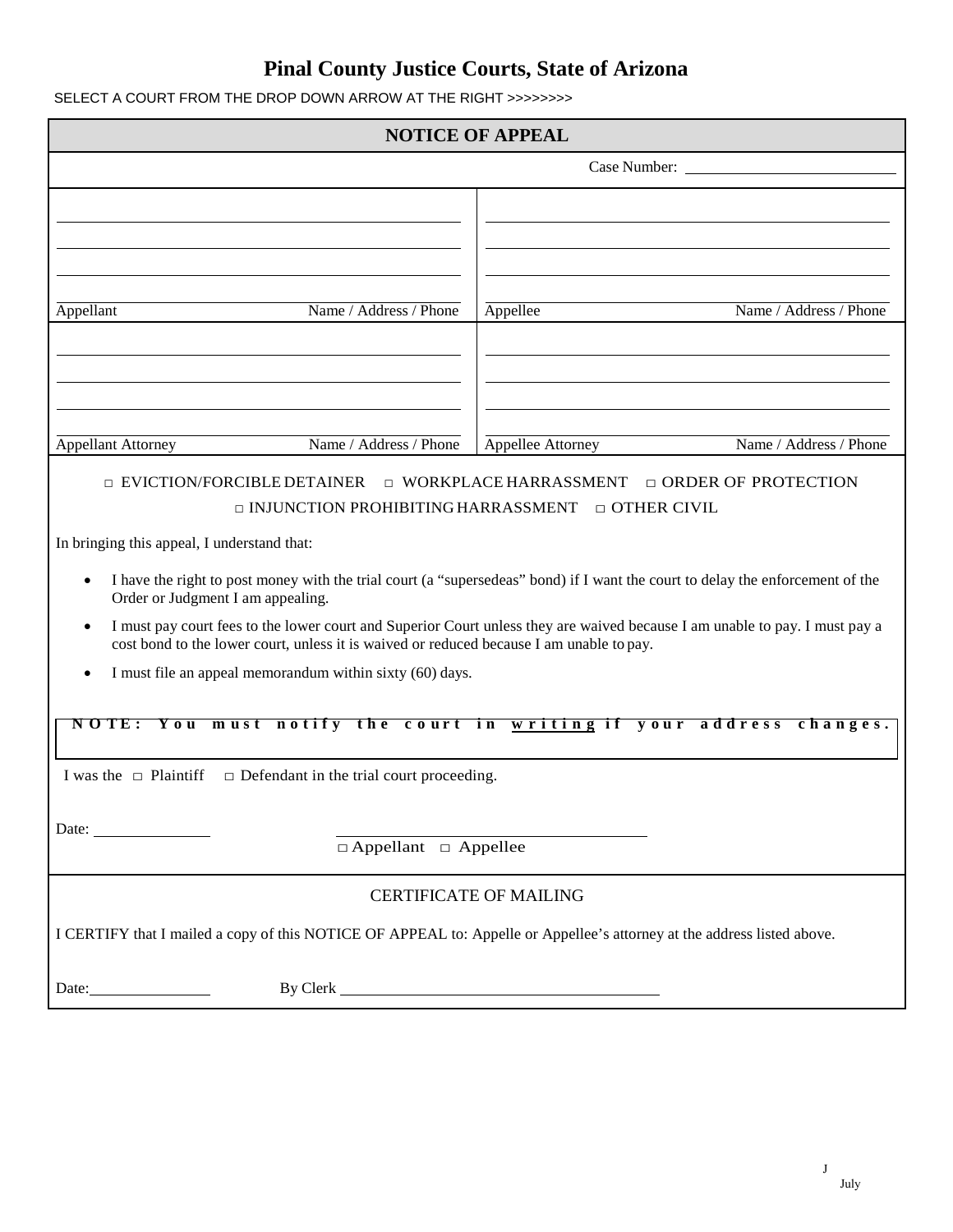SELECT A COURT FROM THE DROP DOWN ARROW AT THE RIGHT >>>>>>>>

| <b>DESIGNATION OF RECORD</b>                                                                                                                                                                                                                                                                                                                                                                                                                                                                                                                                                                                                      |                                             |  |  |  |
|-----------------------------------------------------------------------------------------------------------------------------------------------------------------------------------------------------------------------------------------------------------------------------------------------------------------------------------------------------------------------------------------------------------------------------------------------------------------------------------------------------------------------------------------------------------------------------------------------------------------------------------|---------------------------------------------|--|--|--|
|                                                                                                                                                                                                                                                                                                                                                                                                                                                                                                                                                                                                                                   | Case Number:                                |  |  |  |
| Name / Address / Phone<br>Appellant                                                                                                                                                                                                                                                                                                                                                                                                                                                                                                                                                                                               | Appellee<br>Name / Address / Phone          |  |  |  |
| Name / Address / Phone<br><b>Appellant Attorney</b>                                                                                                                                                                                                                                                                                                                                                                                                                                                                                                                                                                               | Name / Address / Phone<br>Appellee Attorney |  |  |  |
| $\Box$ Plaintiff<br>In the trial court proceeding, I was the:                                                                                                                                                                                                                                                                                                                                                                                                                                                                                                                                                                     | $\Box$ Defendant                            |  |  |  |
| The record on appeal consists of the following:<br>The NOTICE OF APPEAL<br>1.<br>The docket of proceedings<br>2.<br>Documentation of record of payment of bonds<br>3.<br>The COMPLAINT, ANSWER, COUNTER or CROSS-CLAIMS, any amendments and all proofs of service<br>4.<br>The JUDGMENT, ORDER or other RULING that is the subject of this appeal or cross-appeal<br>5.<br>Written motions, responses and replies<br>6.<br>Exhibits (admitted or not)<br>7.<br>8.<br>The record or transcript of the trial<br>In addition to the items noted above, I request that the following documents also be included in the appeal record: |                                             |  |  |  |
|                                                                                                                                                                                                                                                                                                                                                                                                                                                                                                                                                                                                                                   |                                             |  |  |  |
|                                                                                                                                                                                                                                                                                                                                                                                                                                                                                                                                                                                                                                   |                                             |  |  |  |
| $\Box$ Appellant $\Box$ Appellee                                                                                                                                                                                                                                                                                                                                                                                                                                                                                                                                                                                                  |                                             |  |  |  |
| <b>CERTIFICATE OF MAILING</b>                                                                                                                                                                                                                                                                                                                                                                                                                                                                                                                                                                                                     |                                             |  |  |  |
| I CERTIFY that I mailed a copy of this DESIGNATION OF RECORD to:                                                                                                                                                                                                                                                                                                                                                                                                                                                                                                                                                                  |                                             |  |  |  |
| $\Box$ Appellant $\Box$ Appellant's Attorney<br>$\Box$ Appellee $\Box$ Appellees's Attorney<br>at the address listed above.<br><b>or</b>                                                                                                                                                                                                                                                                                                                                                                                                                                                                                          |                                             |  |  |  |
| Date: $\qquad \qquad$                                                                                                                                                                                                                                                                                                                                                                                                                                                                                                                                                                                                             |                                             |  |  |  |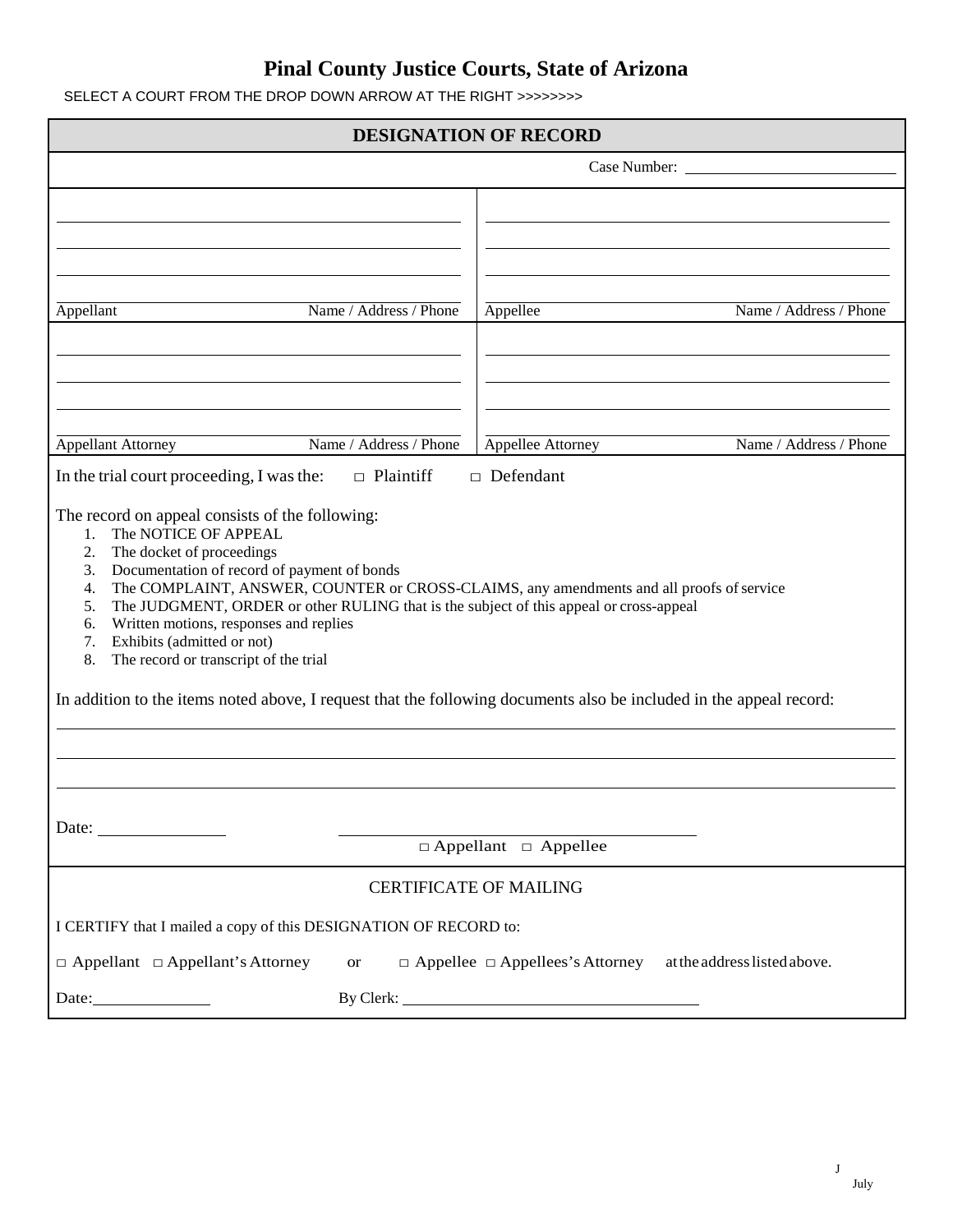SELECT A COURT FROM THE DROP DOWN ARROW AT THE RIGHT >>>>>>>>

| Name of Person Filing Document:<br>Your Address:<br>Your City, State, and Zip Code:<br>Your Telephone Number:<br>Attorney Bar Number (if applicable):<br>Attorney E-mail Address:<br>Representing □ Self (Without an Attorney) OR<br>$\Box$ Attorney for $\Box$ Petitioner $\Box$ Respondent |                                                                                                                         |
|----------------------------------------------------------------------------------------------------------------------------------------------------------------------------------------------------------------------------------------------------------------------------------------------|-------------------------------------------------------------------------------------------------------------------------|
| <b>STATE OF ARIZONA</b><br>SS.<br><b>COUNTY OF Pinal</b>                                                                                                                                                                                                                                     |                                                                                                                         |
| <b>Name of Plaintiff/Petitioner</b>                                                                                                                                                                                                                                                          | <b>Case Number:</b><br>APPLICATION FOR DEFERRAL OR WAIVER<br>OF COURT FEES OR COSTS AND CONSENT<br>TO ENTRY OF JUDGMENT |

**Name of Defendant/Respondent**

**Notice.** A Fee Deferral is only a temporary postponement of the payment of the fees due. You may be required to make payments depending on your income. A Fee Waiver is usually permanent unless your financial circumstances change during the pendency of this court action.

I am requesting a deferral or waiver of all fees including: filing a case, issuance of a summons or subpoena, the cost of attendance at an educational program required by A.R.S. § 25-352, one certified copy of a temporary order in a family law case, one certified copy of the court's final order, preparation of the record on appeal, court reporter's fees of reporters or transcribers, service of process costs, and/or service by publication costs. (I have completed the separate Supplemental Information form if I am asking for service of process costs, or service by publication costs.) I understand that if I request deferral or waiver because I am a participant in a government assistance program, I am required to provide proof at the time of filing. The document(s) submitted must show my name as the recipient of the benefit and the name of the agency awarding the benefit**. Note. All other applicants must complete the financial questionnaire beginning at section 3. If you are a participant in one of the programs in section 1 or 2 (below), you do not need to complete the financial questionnaire, and can proceed to the signature page.** 

- 1. **IDEFERRAL:** I receive government assistance from the state or federal program marked below or am represented by a not for profit legal aid program:
	- $\Box$  Temporary Assistance to Needy Families (TANF)
	- □ Food Stamps
	- $\Box$  Legal Aid Services

#### **2.** [ ] **WAIVER:**

**T** I receive government assistance from the federal Supplemental Security Income (SSI) program.

#### **3. FINANCIAL QUESTIONNAIRE**

**SUPPORT RESPONSIBILITIES.** List all persons you support (including those you pay child support and/or spousal maintenance/support for):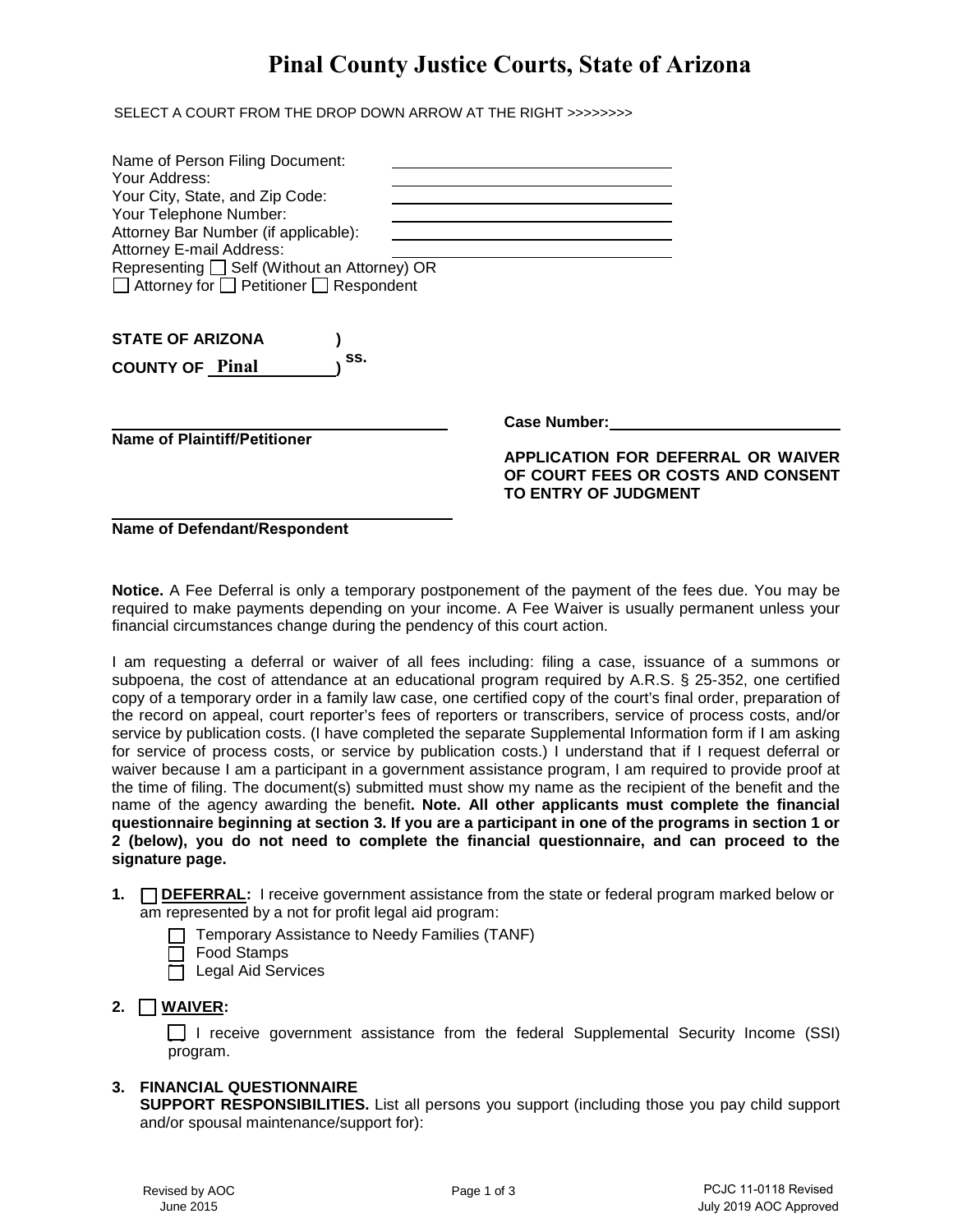| <b>NAME</b>                             | <b>RELATIONSHIP</b>                                                                                                                                                                                                            |                                                                                  |
|-----------------------------------------|--------------------------------------------------------------------------------------------------------------------------------------------------------------------------------------------------------------------------------|----------------------------------------------------------------------------------|
|                                         |                                                                                                                                                                                                                                |                                                                                  |
| <b>STATEMENT OF INCOME AND EXPENSES</b> |                                                                                                                                                                                                                                |                                                                                  |
|                                         |                                                                                                                                                                                                                                |                                                                                  |
|                                         |                                                                                                                                                                                                                                |                                                                                  |
|                                         | [ ] I am unemployed (explain): example of the state of the state of the state of the state of the state of the state of the state of the state of the state of the state of the state of the state of the state of the state o |                                                                                  |
| My prior year's gross income:           |                                                                                                                                                                                                                                | $\frac{1}{\sqrt{2}}$                                                             |
| <b>MONTHLY INCOME</b>                   |                                                                                                                                                                                                                                |                                                                                  |
| My total monthly gross income:          |                                                                                                                                                                                                                                | $\frac{1}{2}$                                                                    |
|                                         | My spouse's monthly gross income (if available to me):                                                                                                                                                                         | \$                                                                               |
|                                         | Other current monthly income, including spousal maintenance/support,                                                                                                                                                           |                                                                                  |
|                                         | retirement, rental, interest, pensions, and lottery winnings:                                                                                                                                                                  | $\frac{1}{2}$                                                                    |
|                                         |                                                                                                                                                                                                                                |                                                                                  |
|                                         |                                                                                                                                                                                                                                |                                                                                  |
| <b>TOTAL MONTHLY INCOME</b>             |                                                                                                                                                                                                                                |                                                                                  |
|                                         | <b>MONTHLY EXPENSES AND DEBTS:</b> My monthly expenses and debts are:                                                                                                                                                          |                                                                                  |
|                                         | <b>PAYMENT AMOUNT</b>                                                                                                                                                                                                          | <b>LOAN BALANCE</b>                                                              |
| Rent/Mortgage payment<br>Car payment    |                                                                                                                                                                                                                                |                                                                                  |
| Credit card payments                    |                                                                                                                                                                                                                                | $\frac{1}{2}$                                                                    |
| Explain: Other payments & debts         |                                                                                                                                                                                                                                | $\begin{array}{c c} \hline \text{S} & \text{S} & \text{S} \\ \hline \end{array}$ |
| Household                               |                                                                                                                                                                                                                                |                                                                                  |
| Utilities/Telephone/Cable               |                                                                                                                                                                                                                                |                                                                                  |
| Medical/Dental/Drugs                    | \$                                                                                                                                                                                                                             |                                                                                  |
| Health insurance                        | \$                                                                                                                                                                                                                             |                                                                                  |
| Nursing care                            | \$                                                                                                                                                                                                                             |                                                                                  |
| Tuition                                 |                                                                                                                                                                                                                                |                                                                                  |
| Child support                           |                                                                                                                                                                                                                                |                                                                                  |
| Child care                              | \$                                                                                                                                                                                                                             |                                                                                  |
| Spousal maintenance                     |                                                                                                                                                                                                                                |                                                                                  |
| Car insurance                           |                                                                                                                                                                                                                                |                                                                                  |
| Transportation                          | \$                                                                                                                                                                                                                             |                                                                                  |
| Other expenses (explain)                | \$                                                                                                                                                                                                                             |                                                                                  |

**STATEMENT OF ASSETS:** List only those assets available to you and accessible without financial penalty. **ESTIMATED VALUE**

|                        | <b>ESIIMAIED VALUE</b> |
|------------------------|------------------------|
| Cash and bank accounts |                        |
| Credit union accounts  |                        |
| Other liquid assets    |                        |
|                        |                        |

**TOTAL ASSETS** \$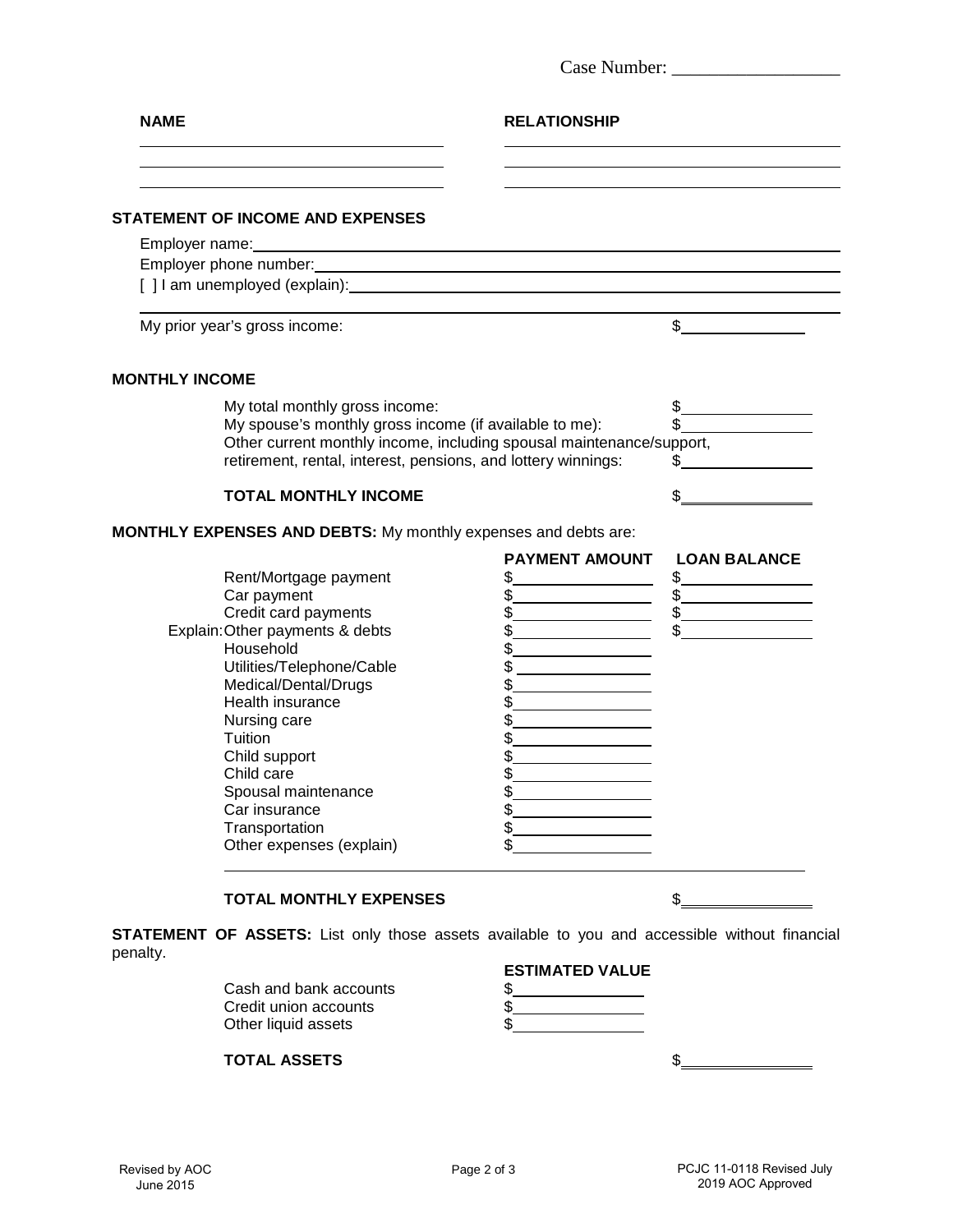#### **The basis for the request is:**

#### **4.** [ ] **DEFERRAL:**

**A.**  $\Box$  My income is insufficient or is barely sufficient to meet the daily essentials of life, and includes no allotment that could be budgeted for the fees and costs that are required to gain access to the court. My gross income as computed on a monthly basis is 150% or less of the current federal poverty level. (Note: Gross monthly income includes your share of community property income if available to you.)

**OR**

**B.**  $\Box$  I do not have the money to pay court filing fees and/or costs now. I can pay the filing fees and/or costs at a later date. **Explain.**

#### **OR**

**C.**  $\Box$  My income is greater than 150% of the poverty level, but have proof of extraordinary expenses (including medical expenses and costs of care for elderly or disabled family members) or other expenses that reduce my gross monthly income to 150% or below the poverty level.

| <b>DESCRIPTION OF EXPENSES</b> | <b>AMOUNT</b> |
|--------------------------------|---------------|
|                                |               |
| TOTAL EXTRAORDINARY EXPENSES   |               |

#### **5.** [ ] **WAIVER:**

I am permanently unable to pay. My income and liquid assets are insufficient or barely sufficient to meet the daily essentials of life and are unlikely to change in the foreseeable future.

#### **IMPORTANT**

This *"Application for Deferral or Waiver of Court Fees or Costs"* includes a *"Consent to Entry of* Judgment." By signing this Consent, you agree a judgment may be entered against you for all fees and costs that are deferred but remain unpaid thirty (30) calendar days after entry of final judgment. At the conclusion of the case you will receive a *Notice of Court Fees and Costs Due* indicating how much is owed and what steps you must take to avoid a judgment against you if you are still participating in a qualifying program. You may be ordered to repay any amounts that were waived if the court finds you were not eligible for the fee deferral or waiver. If your case is dismissed for any reason, the fees and costs are still due.

**CONSENT TO ENTRY OF JUDGMENT.** By signing this Application, I agree that a judgment may be entered against me for all fees or costs that are deferred but remain unpaid thirty (30) calendar days after entry of final judgment.

#### **OATH OR AFFIRMATION**

**I declare under penalty of perjury that the foregoing is true and correct.**

Date Signature

Applicant's Printed Name

Date **Date** Judicial Officer, Deputy Clerk or Notary Public

My Commission Expires/Seal: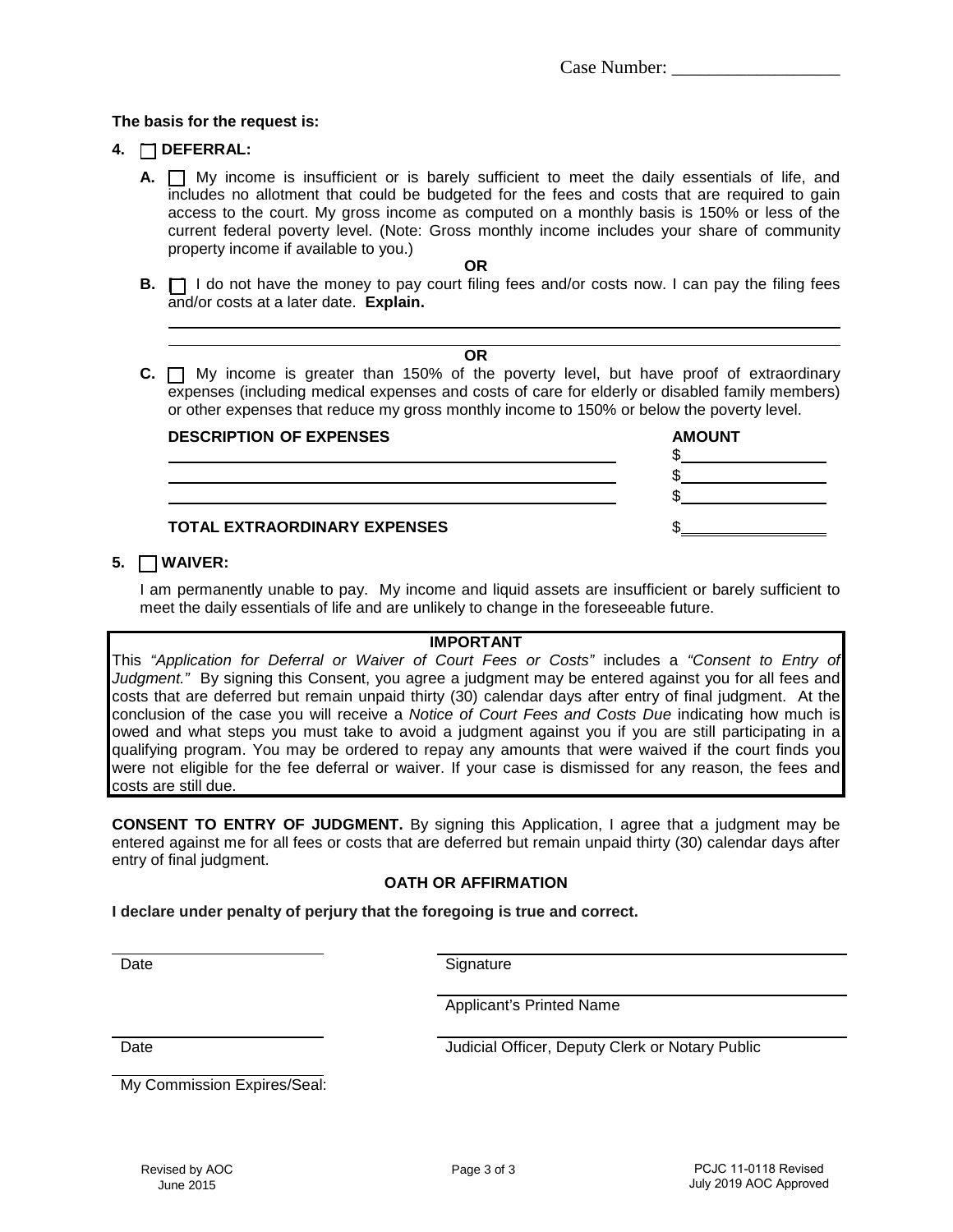SELECT A COURT FROM THE DROP DOWN ARROW AT THE RIGHT >>>>>>>>

| MOTION, AFFIDAVIT and ORDER TO WAIVE OR REDUCE BOND/FEE PENDING APPEAL (CIVIL)                       |                        |                                                                               |                        |
|------------------------------------------------------------------------------------------------------|------------------------|-------------------------------------------------------------------------------|------------------------|
|                                                                                                      |                        |                                                                               |                        |
|                                                                                                      |                        |                                                                               |                        |
|                                                                                                      |                        |                                                                               |                        |
|                                                                                                      |                        |                                                                               |                        |
|                                                                                                      | Name / Address / Phone | Appellee                                                                      | Name / Address / Phone |
| Appellant<br>The undersigned Appellant moves this Court to (check below) in this case.               |                        |                                                                               |                        |
|                                                                                                      |                        |                                                                               |                        |
| $\Box$ Waive the Supersedeas Bond \$<br>$\Box$ Waive the Cost Bond                                   |                        | Reduce the Supersedeas Bond to \$<br>$\Box$ Reduce the Cost Bond to \$        |                        |
| $\Box$ Waive the Appeal Fee                                                                          |                        | $\Box$ Reduce the Appeal Fee to \$                                            |                        |
| $\Box$ Waive the Duplication Fee                                                                     |                        | $\Box$ Reduce the Duplication Fee to \$                                       |                        |
| The reason(s) for my request:                                                                        |                        |                                                                               |                        |
|                                                                                                      |                        |                                                                               |                        |
|                                                                                                      |                        |                                                                               |                        |
|                                                                                                      |                        |                                                                               |                        |
|                                                                                                      |                        |                                                                               |                        |
| SUBSCRIBED AND SWORN or affirmed and acknowledged before me on(date) _______________________________ |                        |                                                                               |                        |
| By                                                                                                   |                        | Judicial Officer, Clerk or Notary Public                                      |                        |
| My Commission expires:                                                                               |                        |                                                                               |                        |
|                                                                                                      |                        | <b>ORDER and NOTICE OF HEARING DATE</b>                                       |                        |
| A request to reduce or waive a bond/fee listed above has been filed,                                 |                        |                                                                               |                        |
| IT IS ORDERED:                                                                                       |                        |                                                                               |                        |
| $\Box$ Granting the request (see below)                                                              |                        |                                                                               |                        |
| $\Box$ Waive the Supersedeas Bond<br>$\Box$ Waive the Cost Bond                                      |                        | $\Box$ Reduce the Supersedeas Bond to \$<br>$\Box$ Reduce the Cost Bond to \$ |                        |
| $\Box$ Waive the Appeal Fee                                                                          |                        | $\Box$ Reduce the Appeal Fee to \$                                            |                        |
| $\Box$ Waive the Duplication Fee                                                                     |                        | $\Box$ Reduce the Duplication Fee to \$                                       |                        |
| $\Box$ Denying the request                                                                           |                        |                                                                               |                        |
| $\Box$ Setting this matter for a hearing:                                                            | Date:                  |                                                                               |                        |
|                                                                                                      |                        |                                                                               |                        |
| Date: $\_\_\_\_\_\_\_\_\_\_\_\_\_\_\_\_$                                                             |                        | <u> 1989 - Johann Barn, amerikansk politiker (</u>                            |                        |
|                                                                                                      |                        | Justice of the Peace                                                          |                        |
|                                                                                                      |                        | <b>CERTIFICATE OF MAILING</b>                                                 |                        |
| I CERTIFY that I mailed a copy of this MOTION and ORDER to APPELLEE at the address listed above.     |                        |                                                                               |                        |
| Date:                                                                                                |                        |                                                                               |                        |

 $\bf J$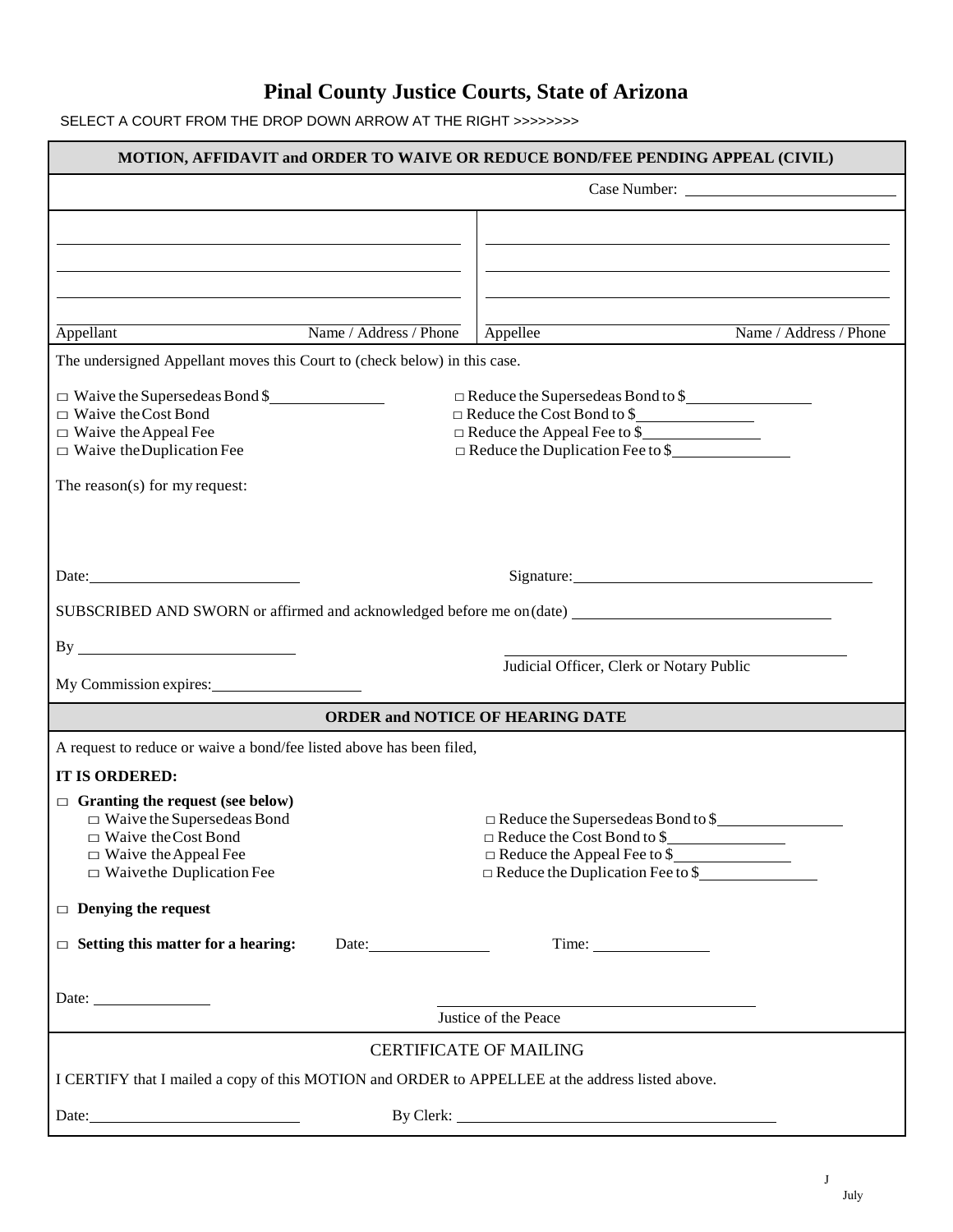SELECT A COURT FROM THE DROP DOWN ARROW AT THE RIGHT >>>>>>>>

| NOTICE OF FILING COST BOND ON APPEAL (CIVIL)                                                                                                                                                       |                        |                                                                                                                                                                                                                                |                              |  |
|----------------------------------------------------------------------------------------------------------------------------------------------------------------------------------------------------|------------------------|--------------------------------------------------------------------------------------------------------------------------------------------------------------------------------------------------------------------------------|------------------------------|--|
|                                                                                                                                                                                                    |                        |                                                                                                                                                                                                                                |                              |  |
| Appellant                                                                                                                                                                                          | Name / Address / Phone | Appellee                                                                                                                                                                                                                       | Name / Address / Phone       |  |
| <b>Appellant Attorney</b>                                                                                                                                                                          | Name / Address / Phone | Appellee Attorney                                                                                                                                                                                                              | Name / Address / Phone       |  |
| The Appellant in this case is the: $\Box$ Plaintiff<br>$\Box$ Defendant.<br>The Appellant in this matter has filed a bond for costs on appeal in the amount of \$<br>$\Box$<br>Cash bond<br>$\Box$ |                        |                                                                                                                                                                                                                                |                              |  |
| □                                                                                                                                                                                                  |                        | Security Security Security Security Security Security Security Security Security Security Security Security Security Security Security Security Security Security Security Security Security Security Security Security Securi |                              |  |
|                                                                                                                                                                                                    |                        | Appellant                                                                                                                                                                                                                      |                              |  |
|                                                                                                                                                                                                    |                        | <b>CERTIFICATE OF MAILING</b>                                                                                                                                                                                                  |                              |  |
| I CERTIFY that I mailed a copy of this DESIGNATION OF RECORD to:                                                                                                                                   |                        |                                                                                                                                                                                                                                |                              |  |
| $\Box$ Appellant $\Box$ Appellant's Attorney                                                                                                                                                       | <b>or</b>              | $\Box$ Appellee $\Box$ Appellees's Attorney                                                                                                                                                                                    | at the address listed above. |  |
| Date:                                                                                                                                                                                              |                        |                                                                                                                                                                                                                                |                              |  |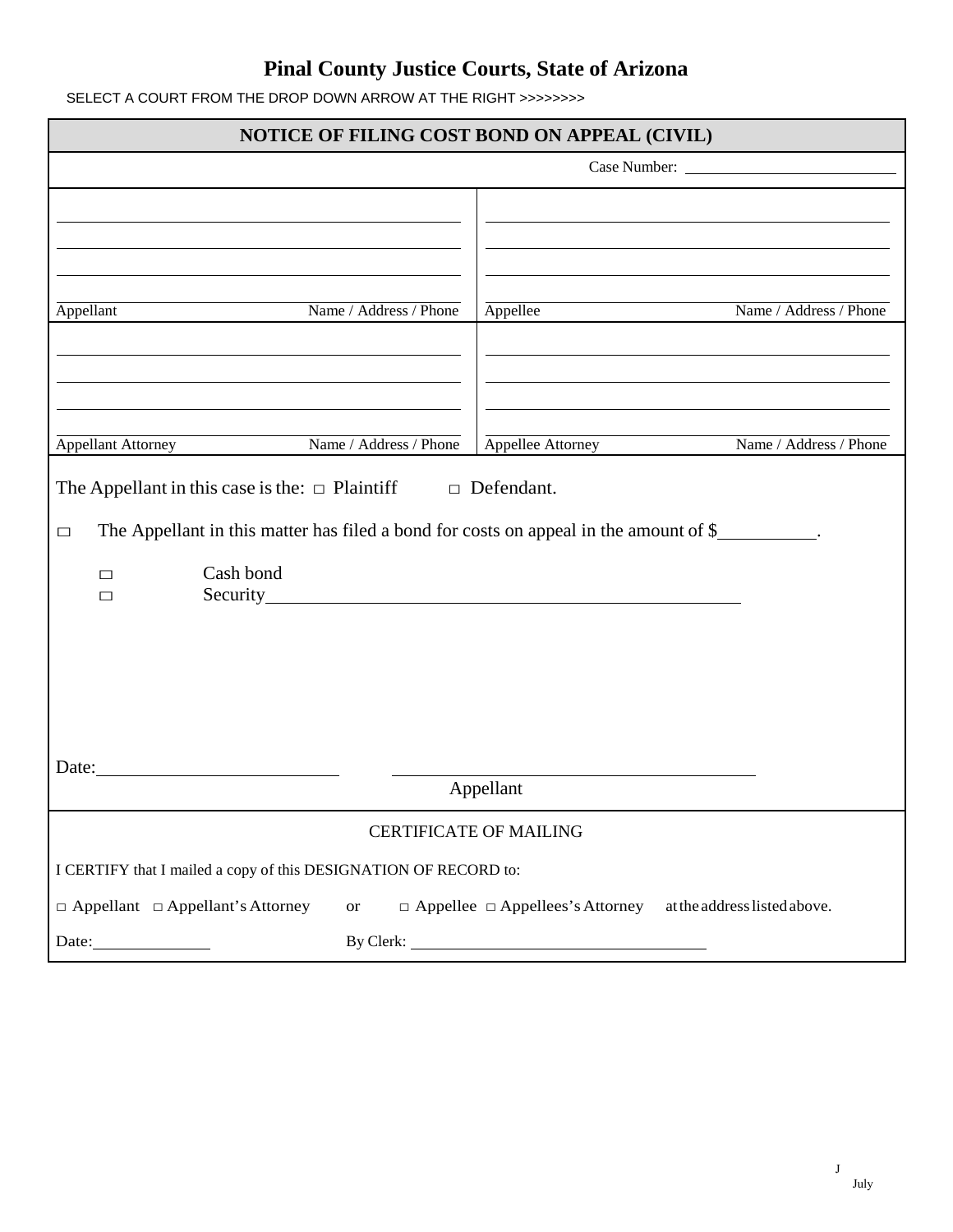| SELECT A COURT FROM THE DROP DOWN ARROW AT THE RIGHT >>>>>>>> |  |
|---------------------------------------------------------------|--|

| <b>MOTION TO VACATE / MODIFY JUDGMENT</b>                                                                                                                                                                                                      |                                                                                           |  |
|------------------------------------------------------------------------------------------------------------------------------------------------------------------------------------------------------------------------------------------------|-------------------------------------------------------------------------------------------|--|
| Case Number:                                                                                                                                                                                                                                   |                                                                                           |  |
|                                                                                                                                                                                                                                                |                                                                                           |  |
|                                                                                                                                                                                                                                                |                                                                                           |  |
|                                                                                                                                                                                                                                                |                                                                                           |  |
|                                                                                                                                                                                                                                                |                                                                                           |  |
| Plaintiff(s)<br>Name / Address / Phone                                                                                                                                                                                                         | $\overline{\text{Defendant}(s)}$<br>Name / Address / Phone                                |  |
| $\square$ VACATE JUDGMENT                                                                                                                                                                                                                      | <b>IMODIFY JUDGMENT</b>                                                                   |  |
| □ Oral Argument Requested                                                                                                                                                                                                                      | $\Box$ By Agreement                                                                       |  |
| I am the<br>$\Box$ Plaintiff<br>$\Box$ Defendant                                                                                                                                                                                               |                                                                                           |  |
|                                                                                                                                                                                                                                                |                                                                                           |  |
| I would like the court to:                                                                                                                                                                                                                     |                                                                                           |  |
|                                                                                                                                                                                                                                                |                                                                                           |  |
|                                                                                                                                                                                                                                                |                                                                                           |  |
|                                                                                                                                                                                                                                                |                                                                                           |  |
|                                                                                                                                                                                                                                                |                                                                                           |  |
|                                                                                                                                                                                                                                                |                                                                                           |  |
|                                                                                                                                                                                                                                                |                                                                                           |  |
|                                                                                                                                                                                                                                                |                                                                                           |  |
|                                                                                                                                                                                                                                                |                                                                                           |  |
| Date:                                                                                                                                                                                                                                          | $\mathbf{By:}$                                                                            |  |
|                                                                                                                                                                                                                                                | $\Box$ Plaintiff<br>$\Box$ Defendant                                                      |  |
|                                                                                                                                                                                                                                                | <b>CERTIFICATE OF SERVICE</b>                                                             |  |
|                                                                                                                                                                                                                                                | I CERTIFY that I mailed / delivered a copy of this MOTION to VACATE / MODIFY JUDGMENT to: |  |
|                                                                                                                                                                                                                                                |                                                                                           |  |
| Plaintiff at the above address                                                                                                                                                                                                                 | Defendant at the above address                                                            |  |
|                                                                                                                                                                                                                                                |                                                                                           |  |
| Date:                                                                                                                                                                                                                                          | By: $\qquad \qquad$                                                                       |  |
|                                                                                                                                                                                                                                                | $\Box$ Plaintiff<br>$\Box$ Defendant                                                      |  |
| NOTICE TO MOVING PARTY: This motion is required to be served in the manner provided for service of summons in<br>A.R.S. § 22-513A & B, or by any other method of service provided for in Rule 4.1 or 4.2, Arizona Rules of Civil               |                                                                                           |  |
| Procedure, as applicable. Proof of service must be filed with the court.                                                                                                                                                                       |                                                                                           |  |
| NOTICE TO RESPONDANT: You have ten (10) legal working days, not including the day of service, to file a written<br>response, if you wish to do so. If you do not respond, the court will consider the relief requested and will enter an order |                                                                                           |  |
| without hearing any objection you may have.                                                                                                                                                                                                    |                                                                                           |  |

 $\bf J$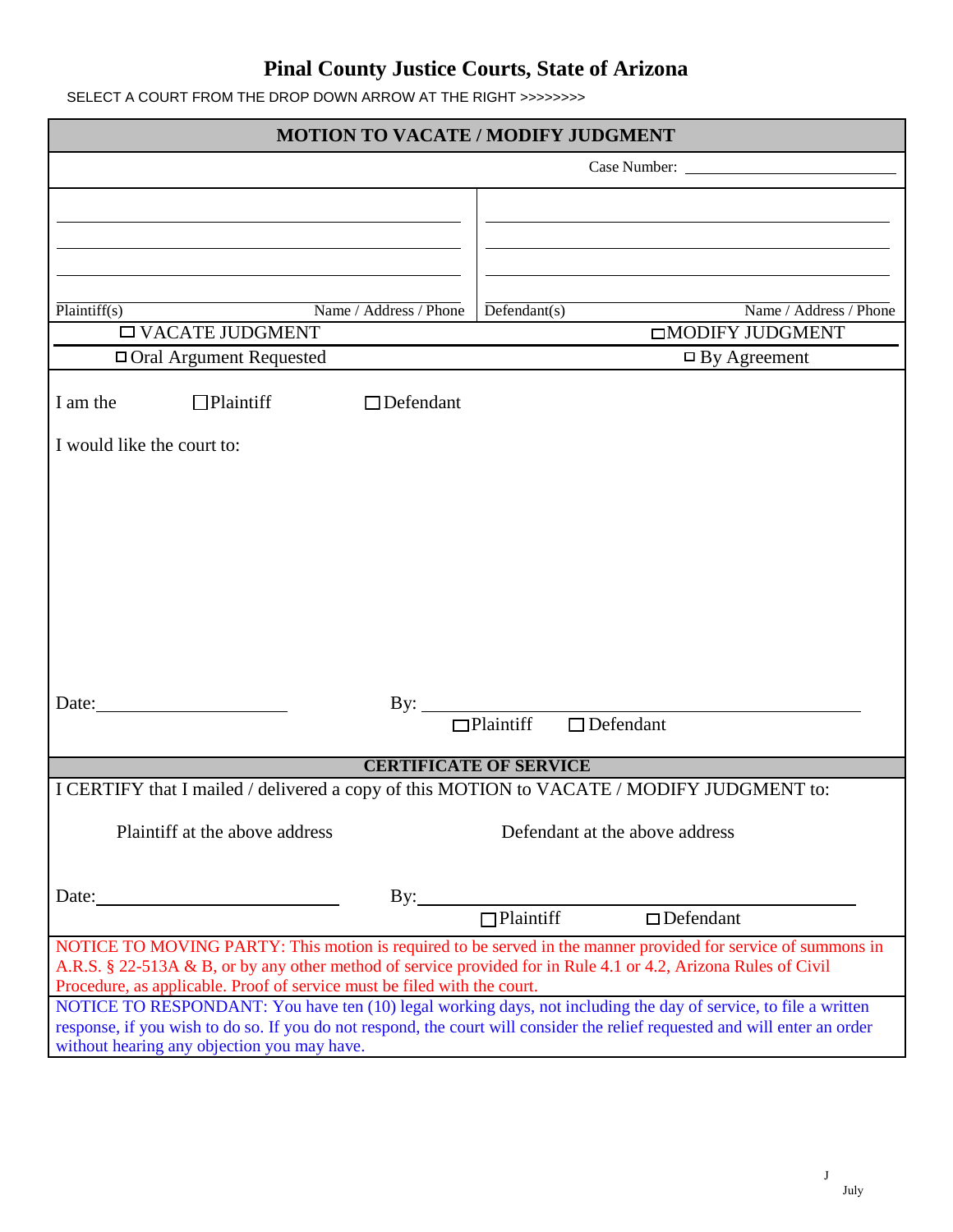SELECT A COURT FROM THE DROP DOWN ARROW AT THE RIGHT >>>>>>>>

| APPELLANT'S MEMORANDUM                      |                        |                         |                        |  |
|---------------------------------------------|------------------------|-------------------------|------------------------|--|
|                                             |                        | Case Number:            |                        |  |
|                                             |                        |                         |                        |  |
|                                             |                        |                         |                        |  |
|                                             |                        |                         |                        |  |
|                                             |                        |                         |                        |  |
| Appellant                                   | Name / Address / Phone | Appellee                | Name / Address / Phone |  |
|                                             |                        |                         |                        |  |
|                                             |                        |                         |                        |  |
|                                             |                        |                         |                        |  |
| Appellant Attorney                          | Name / Address / Phone | Appellee Attorney       | Name / Address / Phone |  |
|                                             | $\Box$                 | ORAL ARGUMENT REQUESTED |                        |  |
| STATEMENT OF THE CASE (Status of the Case): |                        |                         |                        |  |
|                                             |                        |                         |                        |  |
|                                             |                        |                         |                        |  |
|                                             |                        |                         |                        |  |
|                                             |                        |                         |                        |  |
|                                             |                        |                         |                        |  |
|                                             |                        |                         |                        |  |
|                                             |                        |                         |                        |  |
|                                             |                        |                         |                        |  |
|                                             |                        |                         |                        |  |
| STATEMENT OF FACTS:                         |                        |                         |                        |  |
|                                             |                        |                         |                        |  |
|                                             |                        |                         |                        |  |
|                                             |                        |                         |                        |  |
|                                             |                        |                         |                        |  |
|                                             |                        |                         |                        |  |
|                                             |                        |                         |                        |  |
|                                             |                        |                         |                        |  |
|                                             |                        |                         |                        |  |
|                                             |                        |                         |                        |  |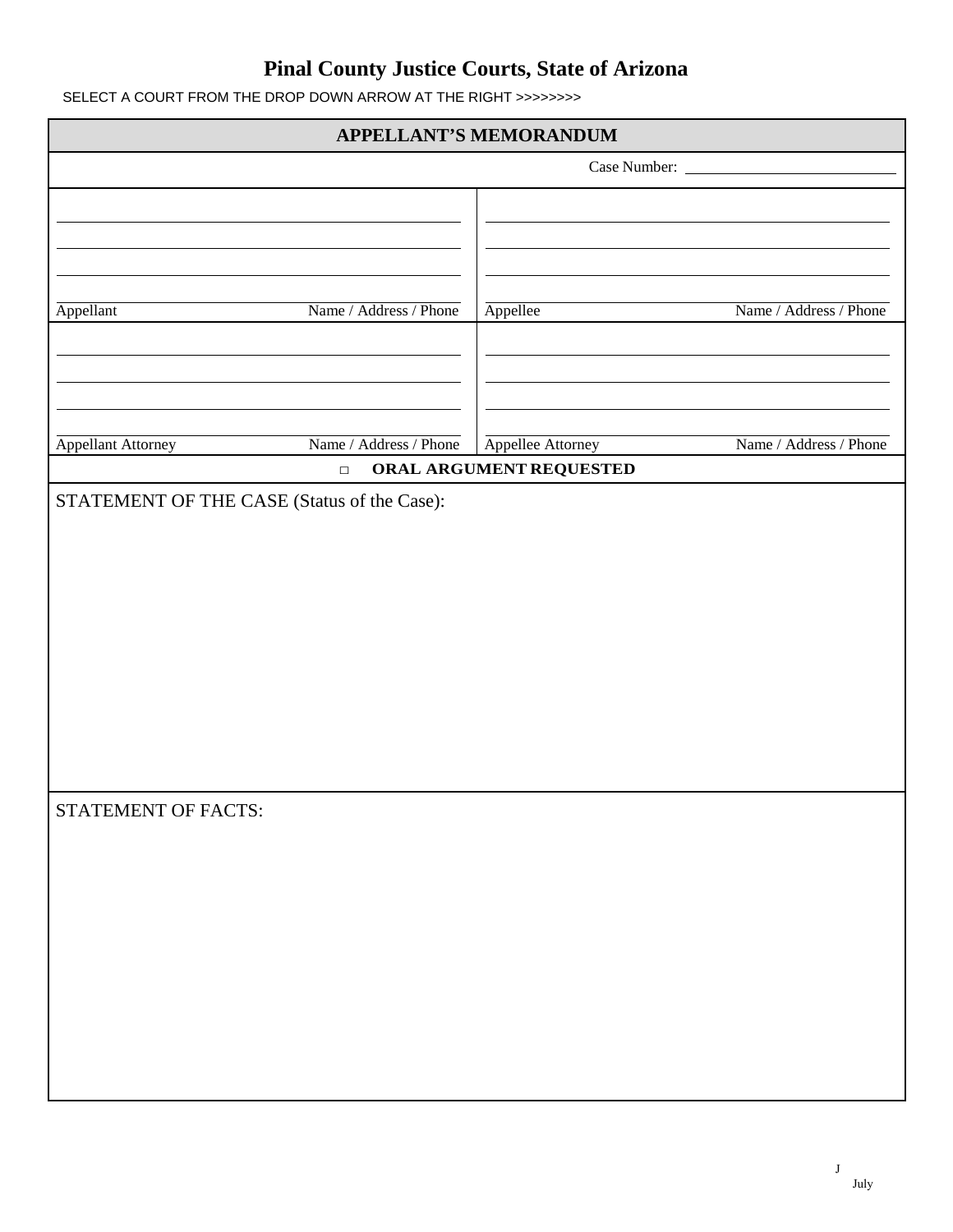#### REASONS WHY THE LOWER COURT RULED INCORRECTLY (include statutes or authority):

| CONCLUSION: |  |
|-------------|--|
|-------------|--|

Date: Signature: Signature:

#### CERTIFICATE OF MAILING

I CERTIFY that I mailed a copy of this DESIGNATION OF RECORD to:

□ Appellant □ Appellant's Attorney or □ Appellee □ Appellees's Attorney atthe addresslistedabove.

Date: By Appellant: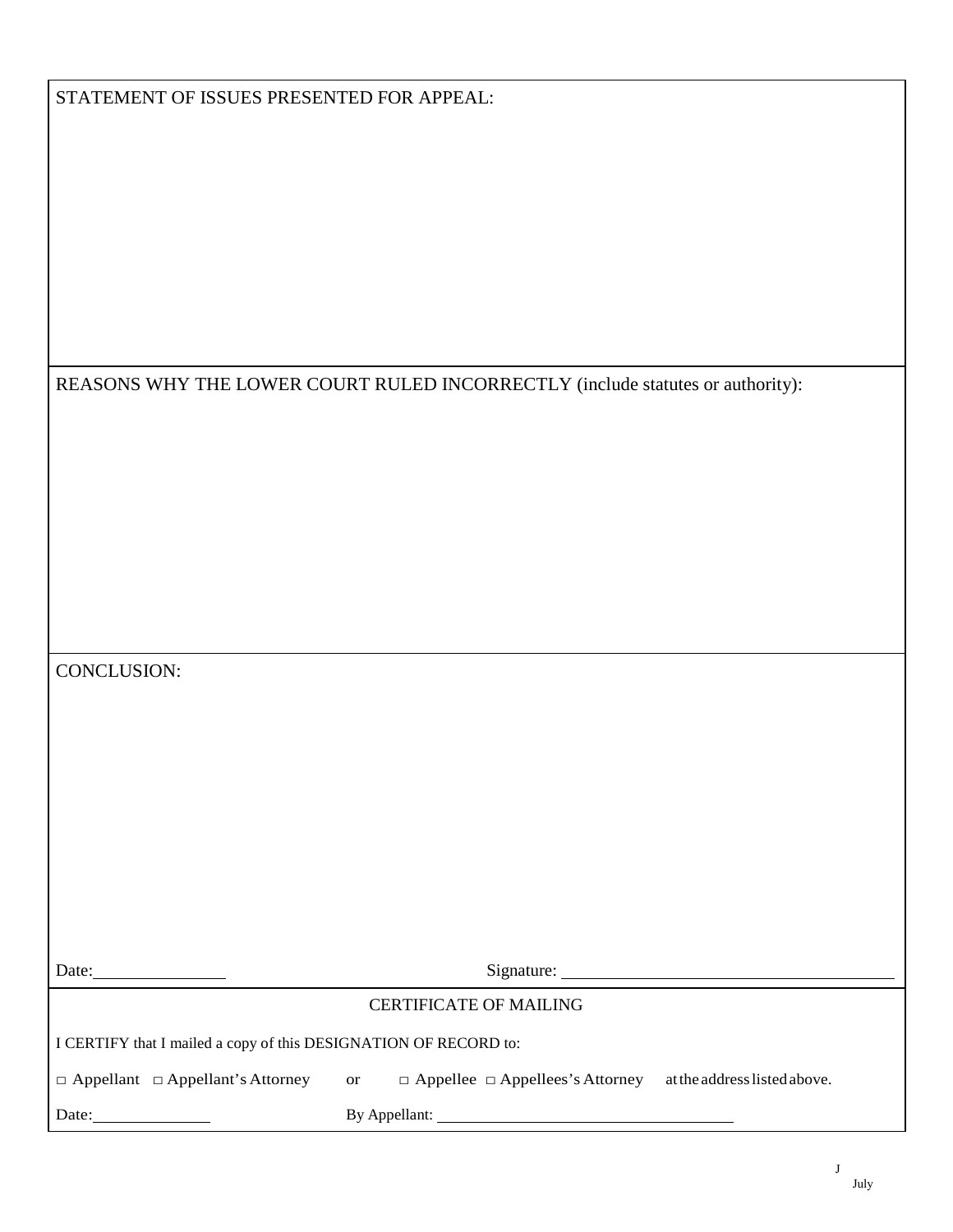SELECT A COURT FROM THE DROP DOWN ARROW AT THE RIGHT >>>>>>>>

| <b>MOTION/PLEADING</b>                                                   |                                                                                                                                          |  |
|--------------------------------------------------------------------------|------------------------------------------------------------------------------------------------------------------------------------------|--|
|                                                                          | Case Number:                                                                                                                             |  |
|                                                                          |                                                                                                                                          |  |
|                                                                          |                                                                                                                                          |  |
|                                                                          |                                                                                                                                          |  |
|                                                                          |                                                                                                                                          |  |
| $\overline{\text{Plaintiff}}(s)$<br>Name / Address / Phone               | $\overline{\text{Defendant}(s)}$<br>Name / Address / Phone                                                                               |  |
|                                                                          |                                                                                                                                          |  |
| <b>E RESPONSE TOMOTION</b>                                               | $\Box$ REPLY TO RESPONSE                                                                                                                 |  |
| $\Box$ Oral Argument Requested                                           | $\Box$ By Agreement (signed by both parties)                                                                                             |  |
| $\Box$ Plaintiff<br>$\Box$ Defendant<br>I am the                         |                                                                                                                                          |  |
| I would like the court to:                                               |                                                                                                                                          |  |
|                                                                          |                                                                                                                                          |  |
|                                                                          |                                                                                                                                          |  |
|                                                                          |                                                                                                                                          |  |
|                                                                          |                                                                                                                                          |  |
|                                                                          |                                                                                                                                          |  |
|                                                                          |                                                                                                                                          |  |
|                                                                          |                                                                                                                                          |  |
|                                                                          |                                                                                                                                          |  |
| I state under penalty of perjury that the foregoing is true and correct. |                                                                                                                                          |  |
|                                                                          |                                                                                                                                          |  |
| <u> 1990 - Johann Barbara, martin a</u><br>Date:                         | Signature                                                                                                                                |  |
| Date:                                                                    | Signature                                                                                                                                |  |
|                                                                          |                                                                                                                                          |  |
|                                                                          |                                                                                                                                          |  |
| I CERTIFY that I mailed / delivered a copy of the motion to:             |                                                                                                                                          |  |
| $\Box$ Plaintiff at the above address or $\Box$ Plaintiff's attorney     | $\Box$ Defendant at the above address or $\Box$ Defendant's attorney                                                                     |  |
| Date: $\qquad \qquad$                                                    |                                                                                                                                          |  |
|                                                                          | $\Box$ Plaintiff<br>$\Box$ Defendant                                                                                                     |  |
|                                                                          | <b>NOTICE TO RESPONDING PARTY:</b> You have ten (10) days, or until <b>the analysis of the contract of the contract of the a</b> written |  |
|                                                                          | response or objection to this motion, if you wish to do so. If you do not respond the Court will consider the motion and will enter an   |  |
| the matters raised in your response within five (5) days thereafter.     | order without hearing any objection you may have. If you file a response the moving party has the opportunity to file a written reply to |  |

 ${\bf J}$